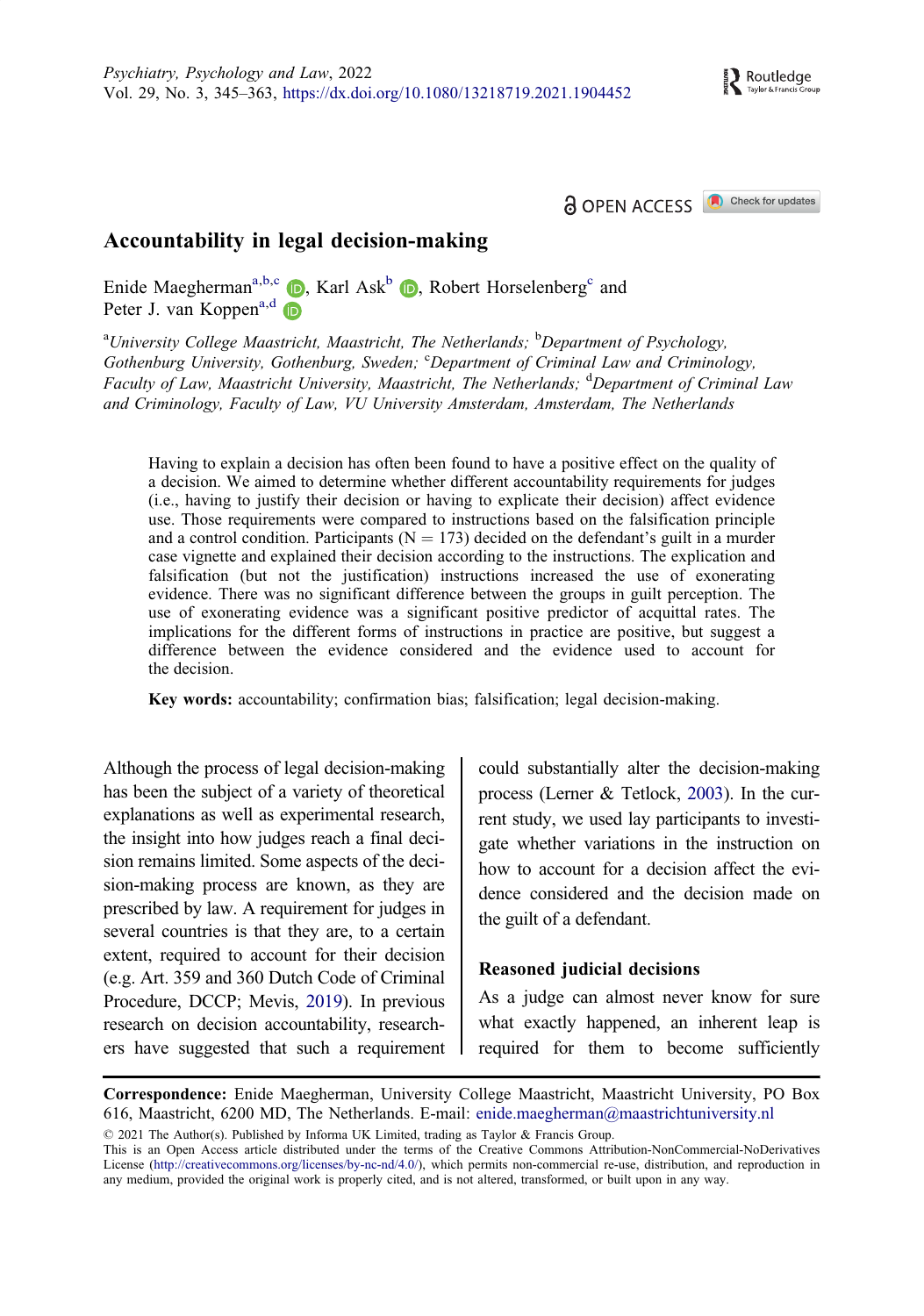<span id="page-1-0"></span>convinced about what happened based on the information provided in the evidence. One of the elusive aspects of legal decision-making is how that leap is made. The need and requirements for explaining a decision differ between the various legal systems, but one common expectation is that the explanation will provide some sort of insight into the judicial decision on guilt in criminal legal proceedings. The most important question to be answered by the judge is whether the suspect committed the crime they are accused of (Dreissen, [2007\)](#page-15-0). In order to answer this question, judges in the Netherlands will first study the case file, which is likely to consist of mainly incriminating information (Crombag, [2017](#page-14-0)), and will then be presented with the prosecution's and the defence's arguments at trial (Verbaan, [2016](#page-16-0)). The reasoned decision should make it clear that the rules regulating the use of evidence were followed. It can also be seen as an explanation of why the judge was convinced beyond a reasonable doubt that the accused committed the crime (Dreissen, [2007](#page-15-0)).

Besides the requirements that the reasoned decision has to fulfil, there are several additional functions for why judges in the Netherlands must explain their decisions. Firstly, the explanation of their decision acts as justification for the punishment that follows for the convicted individual. Secondly, the reasoned decision is used to account for the decision to the general public. Thirdly, it informs the various parties involved in the legal proceedings. Lastly, the reasoned decision can serve as a potential quality control by other legal instances, such as the Supreme Court, although that rarely happens in practice (Dreissen, [2007](#page-15-0); Verbaan, [2016](#page-16-0)). Furthermore, it has been argued by Gommer [\(2007\)](#page-15-0) that there is a need for requiring an explanation due to the potential influence of thought-processes the decision-maker may not be aware of, such as biases. In theory, the explanation serves as a 'rational reconstruction' of what was considered by the judge for the decision (Gommer, [2007](#page-15-0)).

# National differences in accountability requirements

Different legal systems incorporate different instructions on how a decision should be accounted for. Scholars have compared the content of the Dutch requirement to the German requirement for explaining a decision (Dreissen, [2007;](#page-15-0) Mevis, [2019](#page-15-0)). Although there is little difference between the codes of criminal procedure in the Netherlands and Germany on that issue, the literature on the explanation requirements makes it clear that the German system imposes stricter requirements on the judge (Dreissen, [2007;](#page-15-0) Mevis, [2019;](#page-15-0) Simmelink, [2001](#page-16-0)). Whereas the German instructions could be interpreted as requiring an explication, the Dutch instructions could be interpreted as requiring a justification of the decision. In the German system, the judge has to account for their selection and evaluation of evidence, and to pay attention to facts that indicate an alternative, but not accepted, version of events (Dreissen, [2007;](#page-15-0) Mevis, [2019](#page-15-0)). Furthermore, there are specific requirements of evidence evaluation. For instance, in cases of contradicting witness statements, the judge has to consider how both statements came about, as well as to explain the discrepancies between them. In the written decision, the judge will have to account for the grounds of his reliability judgement. Overall, the German judge is required to provide a more in-depth explanation of the decision than the Dutch judge. In doing so, the judge shows the decision was made by a professional with integrity rather than by a purely subjective individual (Mevis, [2019](#page-15-0)).

In the Netherlands, the requirements imposed on the judge to explain or motivate his decision are limited, due to the integrity and professionalism inherently expected of a judge (Mevis, [2019](#page-15-0)). The explanation provided by the judge does not have to be a reflection of the discussion or consideration that led to the decision. It suffices if the explanation contains arguments that, taken together, justify the decision that was rendered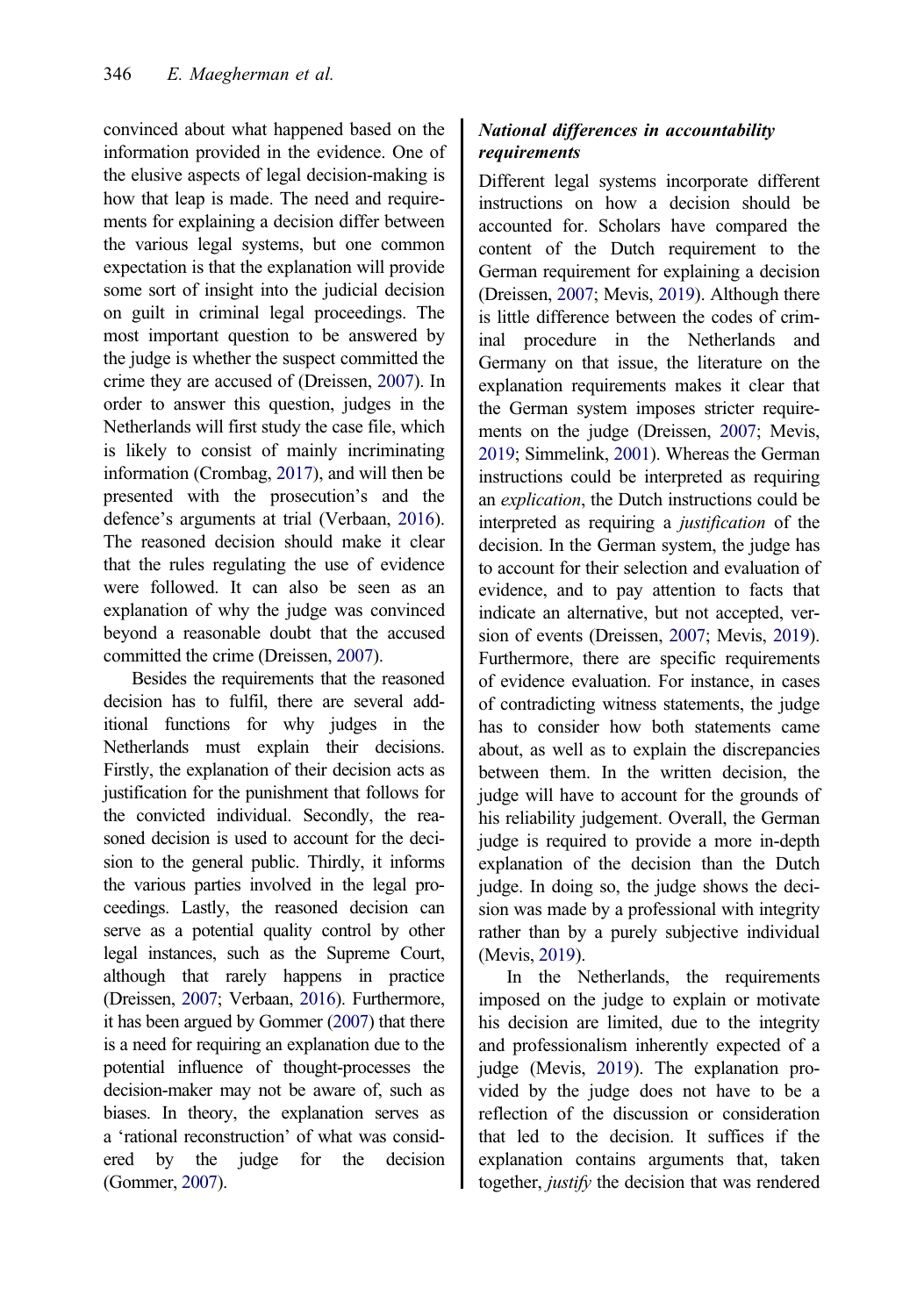<span id="page-2-0"></span>(Reijntjes & Reijnjes-Wendenburg, [2018](#page-15-0)). The point of view that the selection and evaluation of evidence do not require motivation, with a few exceptions, is in stark contrast to the extensive requirements in the German system (Mevis, [2019](#page-15-0)). Although Article 360 of the DCCP requires that the judge explicitly accounts for why they consider certain evidence to be reliable, it is limited to evidence where the reliability is questionable (e.g. vulnerable or anonymous witnesses). Compared to the Dutch standards, the German judge has an extensive duty to motivate the decision – the written decision not only needs to include the proven fact and the evidence used, but also needs to explain the selection and evaluation of evidence (Simmelink, [2001\)](#page-16-0). The Supreme Court of the Netherlands appears to be lenient in enforcing the rules regarding the reasoned decision provided by the judge (Dreissen, [2007\)](#page-15-0). The review of the decision by the Supreme Court remains limited following a change in the DCCP in 2005; the judge now explicitly has to explain why their decision differs from the substantiated arguments raised by either the prosecution or the defence. Thereby, the extent of the reasoned decision becomes dependent on the points raised by one of the parties (Dreissen, [2007\)](#page-15-0). The differences between the Netherlands and Germany in their requirements for the reasoned decision raise the question of how these differences affect judges' reasoning with evidence.

### Impact of accountability on reasoned decisions

The need to account for the decision on guilt or innocence of the suspect thus appears to differ between legal systems. Researchers have identified several ways in which such accountability can affect the decision-making process (Lerner & Tetlock, [2003\)](#page-15-0). A key aspect of accountability, which determines its effectiveness in reducing cognitive bias, is whether the requirement to account for a decision was known prior to making the decision. Prior accountability, as is the case for judges, is

thought to encourage exploratory reasoning and making an optimal judgement, whereas post-decisional accountability has been found to increase confirmatory and self-justifying reasoning (Lerner & Tetlock, [1999](#page-15-0)).

One of the frequently considered factors of accountability is the positive effect of having to explain the decision-making process (process accountability) versus having to explain the decision itself (outcome accountability; Tetlock, [1985\)](#page-16-0). In light of the explanation required of judges in the Netherlands, it appears that their accountability is focused more on explaining the decision itself than on explaining the decision-making process that led to that decision. In fact, the Dutch Supreme Court has ruled that the reasoned decision does not have to reflect the evidence that was considered, but merely the evidence that the final decision could reasonably be based on. The reasoned decision is therefore not a valid reflection of the decision-making process but rather is focused on outcome accountability (Reijntjes & Reijnjes-Wendenburg, [2018\)](#page-15-0).

Another factor that has been found to moderate the effects of accountability on the decision-making process is the audience to whom the decision needs to be accounted for. Researchers have found evidence that the accountable persons shift their opinion towards the perceived opinion of the audience (e.g. Pennington & Schlenker, [1999\)](#page-15-0). However, research on multiple audiences is lacking (Hall et al., [2015](#page-15-0)). In the case of judges, the audience may hold a range of opinions. For instance, the decision will likely be read by the defendant and their relatives, but possibly also by the complainant and their relatives, as well as the public and other judges. Furthermore, the court of appeal may also read it.

Researchers investigating accountability have mainly focused on other areas of decision-making, and little research has been conducted into accountability in the context of legal decision-making. Tetlock [\(1983\)](#page-16-0) investigated whether the influence of an initial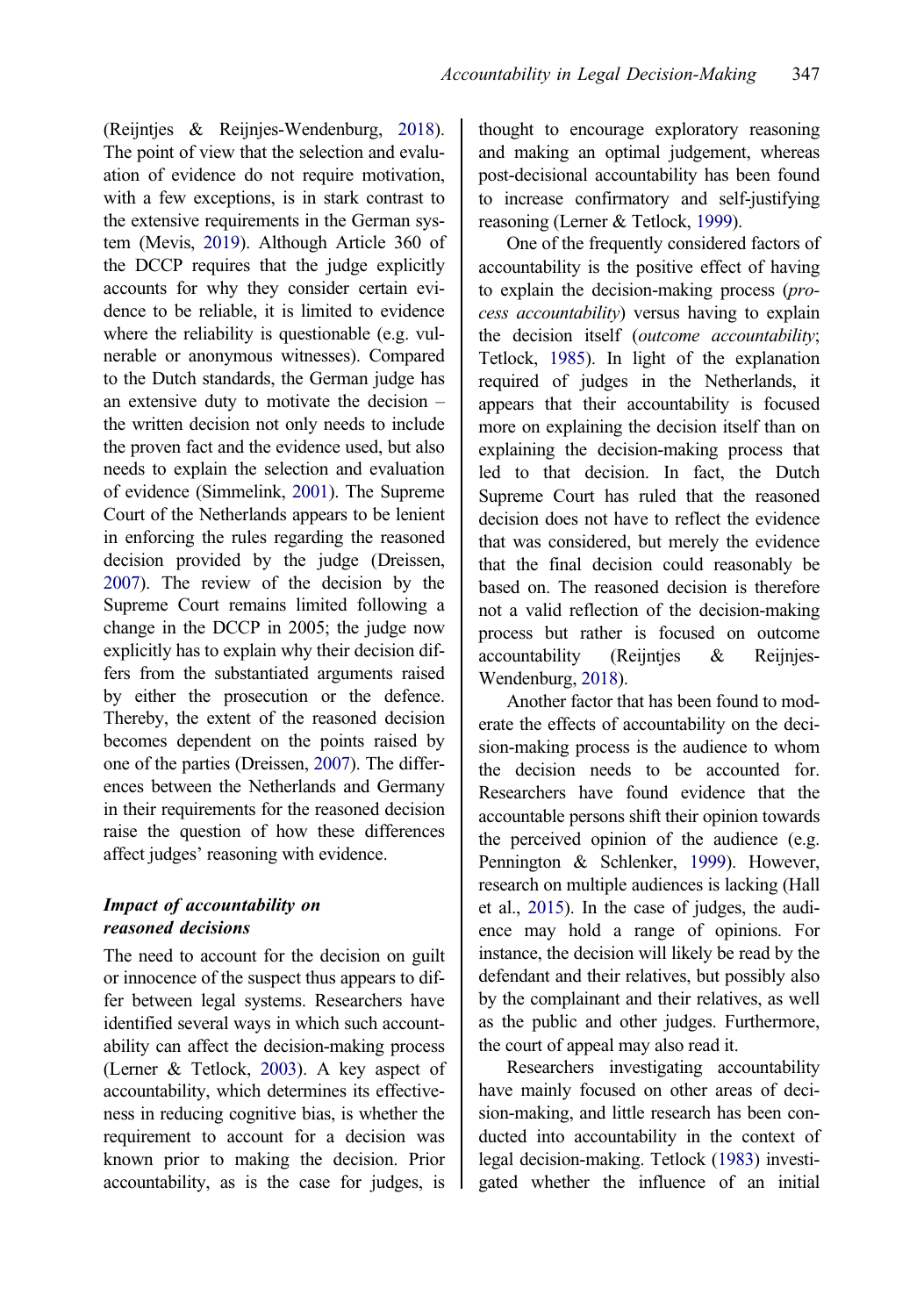<span id="page-3-0"></span>impression of guilt can be affected by prior accountability. He found that those who initially received evidence against the defendant first were more likely to find him guilty, but that this primacy effect was reduced by prior accountability. Therefore, prior accountability seems to be able to prevent an initial belief from biasing a decision on guilt, which has obvious positive implications for the requirement of judges to explain their decision.

## Assessing quality in legal decision-making

Scholars have suggested that forcing judges to substantiate their decisions can enhance the accuracy of legal decision-making, by ensuring that the decision is not based on irrelevant information or speculation (Cohen, [2015](#page-14-0)). This notion, however, does not accommodate the intricate effects of accountability on decision-making as demonstrated by the psychological research reviewed above. The lack of understanding concerning the effects of accountability on legal decision-making may be due to the difficulty in assessing what constitutes a good decision in the legal context. Some elements of what the accountability literature considers to be important for a good decision can also be seen in the context of decision-making by judges, such as the notion of impartiality. However, in actual legal decision-making, an objective ground truth is often not available, which makes it difficult to determine the quality of the decision.

The quality of decision-making in general can also be related to underlying processes – for instance, the dual-process theory, in which System 1 is responsible for the fast, intuitive, perhaps biased decisions, whereas System 2 is responsible for the analytical and conscious decisions (Kahnemann, [2011](#page-15-0)). In the context of legal decision-making, routine, time constraints and the lack of feedback could also increase the risk of resorting to the heuristic thinking of System 1, adversely affecting the accuracy of decision-making (Kahnemann, [2011;](#page-15-0) Tay et al., [2016\)](#page-16-0). One such bias thought to be particularly relevant in legal proceedings is confirmation bias (Findley & Scott, [2006](#page-15-0)), the tendency to seek and interpret information in such a way that it confirms an initial belief, while paying disproportionately less attention to information that could contradict that belief (Nickerson, [1998\)](#page-15-0). In the context of legal decision-making, an excessive focus on the guilt of the suspect could result in miscarriages of justice by insufficiently considering exonerating evidence.

A reasoned decision can give some insight into what was considered in making the decision. For instance, indicators of confirmation bias in a reasoned decision would suggest that the decision-making process may have deviated from its goal of determining the truth. As the determination of the truth is generally considered the aim of criminal proceedings (Cleiren, [2008;](#page-14-0) Crombag, [2017;](#page-14-0) De Keijser, [2017\)](#page-15-0), written decisions containing indicators of confirmation bias could be considered as an arguably worse decision, as it would suggest a focus on an existing belief rather than finding the truth.

Based on previous research, the active consideration of alternative scenarios can mitigate the influence of a prior belief (O'Brien, [2009;](#page-15-0) Rassin, [2018](#page-15-0)). Therefore, explanations that consider alternative scenarios can be considered indicative of a less biased process of decision-making. Trying to disprove an existing idea, known as falsification, can also be considered an important process when trying to determine what most likely happened, as failed attempts at disproving a theory can act as support for the theory (Crombag et al., [2006\)](#page-15-0). Falsification is closely related to the consideration of alternative scenarios. A scenario can be defined as a chronological or causal description of a central action (Van Koppen & Mackor, [2020\)](#page-16-0). Evidence that disproves one scenario may confirm another scenario. Furthermore, trying to find a good alternative scenario for the available evidence can also be considered part of attempting falsification (Van Koppen & Mackor, [2020](#page-16-0)).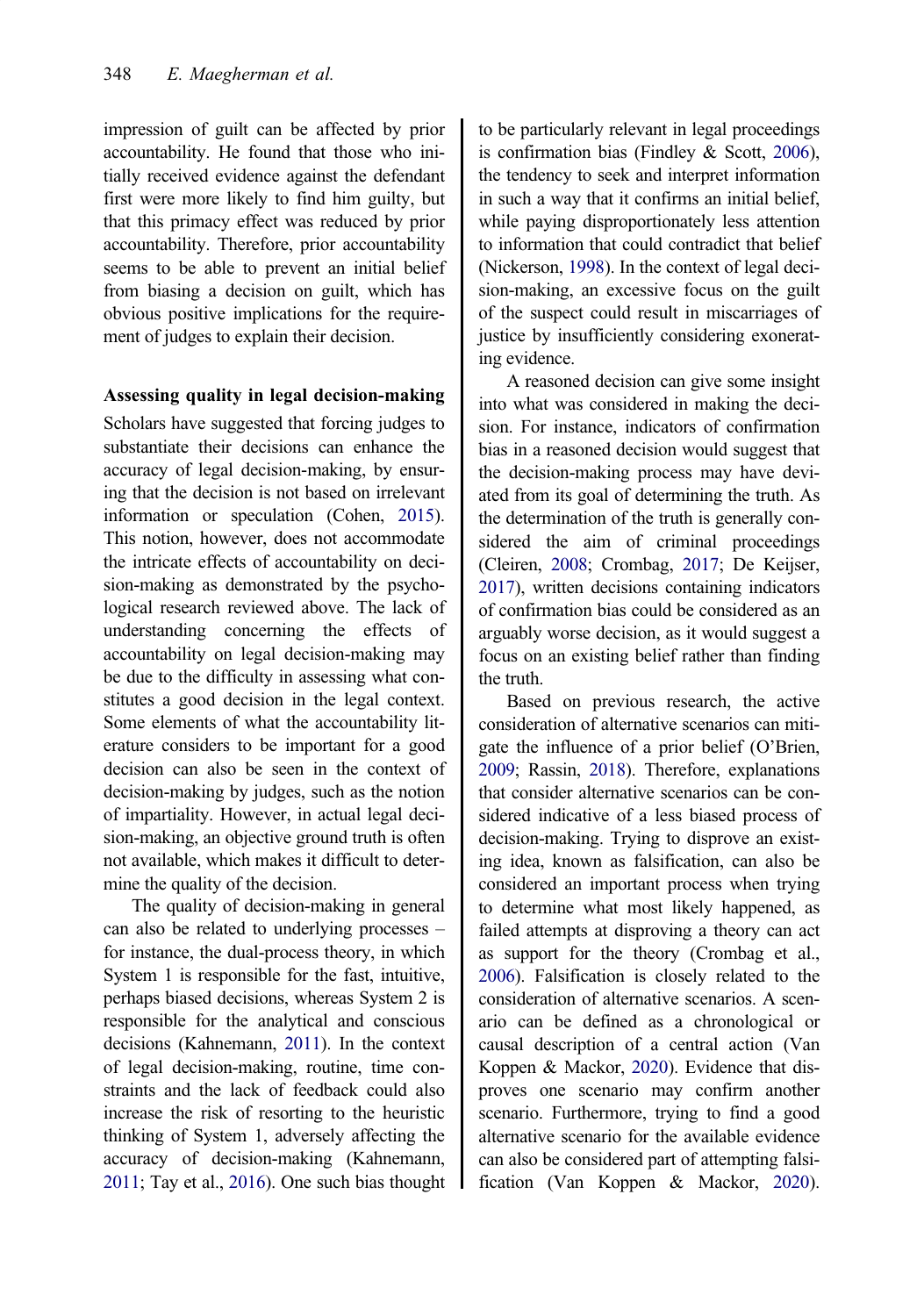<span id="page-4-0"></span>Although consideration of exonerating evidence and alternative scenarios remain indirect measures of the decision-making process, they can provide insight into whether the evidence considered for the decision, and thus the decision-making process, differs depending on the instruction given to account for the decision.

## The current study

In the current study, we aimed to investigate whether prior instructions to account for a decision affect the legal decision-making process. In order to do so, participants were provided with one of four instructions before reading a vignette of a murder case and were then asked to make a reasoned decision on the guilt of the defendant. In the justification condition (based on the DCCP), participants were asked to mention evidence that supported their decision, while in the explication condition (based on the German Code of Criminal Procedure, GCCP) participants were asked to show that they had considered evidence both for and against their decision. In the *falsifica*tion condition, participants were asked to describe the different possible versions of events and how they decided on the most plausible version by excluding the alternatives. The falsification condition was not based on a specific country. In the fourth condition, which was considered the *control* condition, participants only received the general instruction to explain their decision. After reporting and explaining their decision, participants were asked to rate the individual pieces of evidence in the case for how incriminating or exonerating they found them to be.

We formulated and pre-registered the following hypotheses:

H1: Those in the justification condition were expected to use less exonerating evidence in their justification of the decision than those in the explication or the falsification condition, but more than those in the control condition.

H2: Those in the justification condition were expected to consider fewer scenarios than those in the explication or falsification condition, while the control group was expected to consider fewer scenarios than those in the three experimental conditions.

H3: (a) The justification condition was expected to have a higher conviction rate than the explication or falsification group, (b) but the control condition was expected to have a higher conviction rate than the three experimental conditions. (c) The average rating of guilt was also expected to be higher in the justification condition than in the explication and falsification conditions, (d) while the control condition was expected to have a higher rating of guilt than the three experimental conditions. This hypothesis was based on the idea that consideration of all evidence, including the exonerating evidence, as well as alternative scenarios would raise more doubt about the guilt of the suspect, and thus result in fewer convictions (Tenney et al., [2009](#page-16-0)).

H4: The amount of exonerating evidence mentioned in the written decision was expected to be a significant negative predictor of the conviction rate of the suspect.

The pre-registration for the study can be found at: [https://osf.io/fc962/?view\\_only=574](https://osf.io/fc962/?view_only=5746019c60bf4a4e84ef103627a0a0e8) [6019c60bf4a4e84ef103627a0a0e8](https://osf.io/fc962/?view_only=5746019c60bf4a4e84ef103627a0a0e8)

# Method

# **Participants**

Participants were recruited using Amazon MTurk, as well as via advertisements through social media. The survey platform Qualtrics was used for data collection. A power analysis was conducted in  $G^*$ Power (v3.1; Faul et al., [2007\)](#page-15-0). A medium effect size  $(f = 0.25)$  was estimated based on earlier research on excluding alternative scenarios, as the accountability literature offered no comparable studies that could be used to estimate effect size. Using a power of .8 and a .05 Type I error rate resulted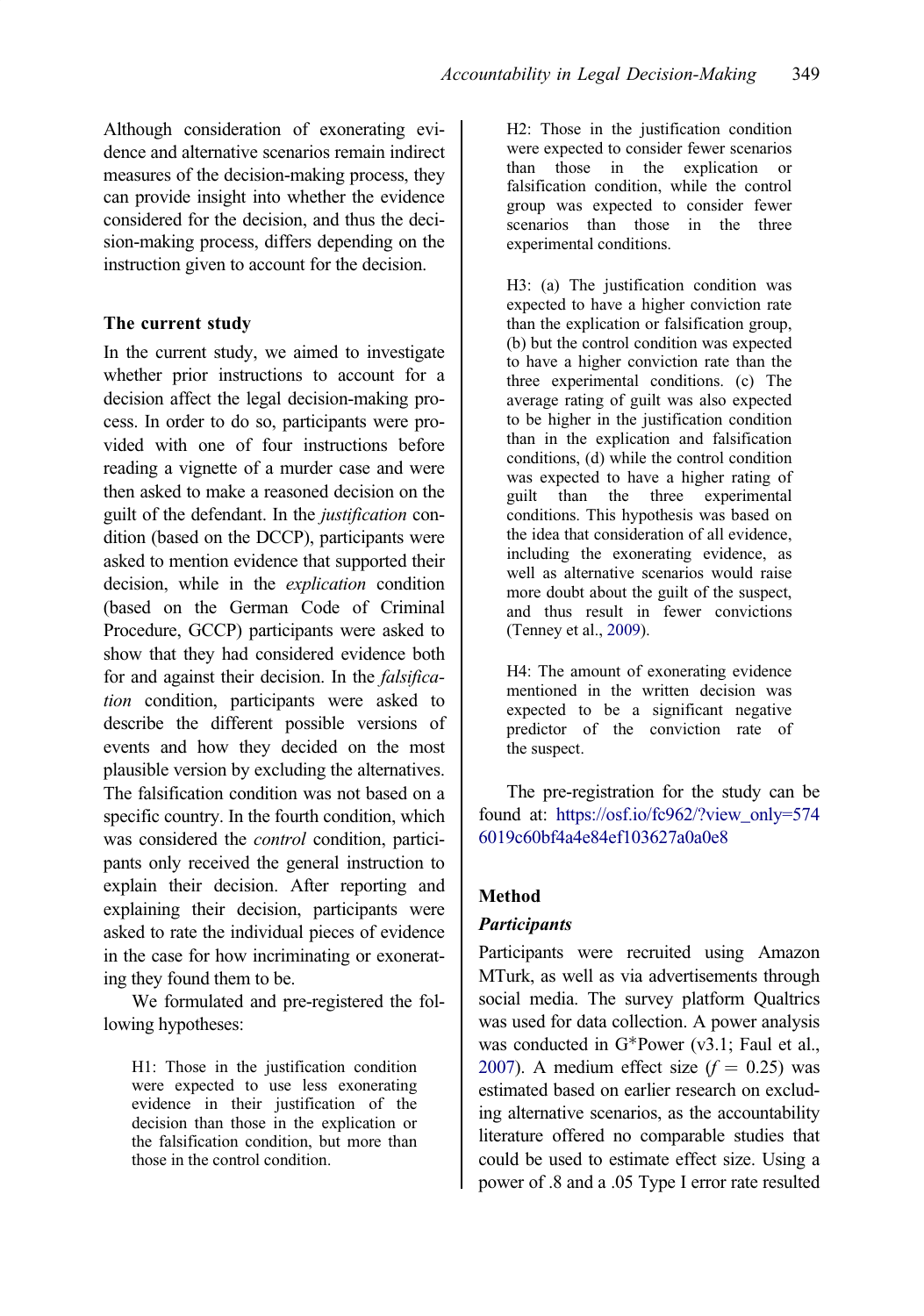<span id="page-5-0"></span>in a required sample size of 179 participants. To allow for potential exclusions, considerably more responses were collected. A large number of participants  $(n = 366)$  did not answer the control questions about the instructions correctly and were screened out from the survey at an early stage. Responses were also excluded for incorrect answers to the control questions about the case  $(n=33)$  or to the attention checks  $(n = 37)$ , and for open-ended answers that we suspected were not genuine (e.g. bots, duplicate responses;  $n = 49$ ). Incorrect answers to the control questions and the attention checks had been pre-registered as exclusion criteria. One of the control questions was ultimately not used as an exclusion criterion because the answer was not clear enough from the vignette. Another eight participants were excluded because their rating for likelihood of guilt differed from the sample median by more than three times the absolute median deviation, and they were therefore thought to be outliers (Leys et al. [2013\)](#page-15-0), which had also been pre-registered as an exclusion criterion. The final sample consisted of 173 participants. Participants received compensation through MTurk. Participants' mean age was 31 years old  $(SD = 11.14)$ . The majority of participants (58%) were female. Ethical approval for this study was obtained from the ethical committee at Maastricht University.

# **Materials**

## **Instructions**

Participants were randomly assigned to one of four conditions, each of which received a different instruction on how to motivate the decision they had made ([Appendix A\)](#page-16-0). These were the justification condition (based on the DCCP), the explication condition (based on the GCCP), the falsification condition (based on the principle of falsification) and the control condition (in which participants were given only minimal instructions). The various instructions were constructed after consultation of the literature on the requirements for judges in the different countries to account for

their decision. They had also been pre-tested to ensure that they were understandable using multiple choice questions about the meaning of the instructions. The instructions were deemed understandable when all pre-test participants answered all multiple choice questions correctly within the number of attempts allowed, which differed according to the number of elements within the instruction. These questions were also used as control questions during the experiment so that participants who did not understand the instructions could be removed, as included in the explanation on the procedure.

## Practice vignette

In order to familiarise participants with the instructions, they received a practice vignette and were asked to make a decision and motivate it. The case concerned a burglary, where a suspect had been charged for the crime, but was accusing someone else. The example was a simple task that allowed participants to practise applying the instructions.

# Case vignette

Participants were then presented with a vignette of a fictional murder case ([Appendix](#page-16-0) [B](#page-16-0)). In the case, Emma Miller claimed to have found her husband James dead when she arrived home from seeing her friend. Emma was covered in blood when the police arrived. The case contained information about James having had an extra-marital affair, and that Emma knew about the affair. Emma was described as the main suspect based on the evidence against her. However, the case also contained a few indications of an alternative scenario, namely that James' mistress may be the perpetrator. The pieces of evidence in the case were pre-tested for the extent to which they were perceived as incriminating or exonerating. As intended, the case was perceived as indicating that Emma was guilty of killing James, with an average likelihood of guilt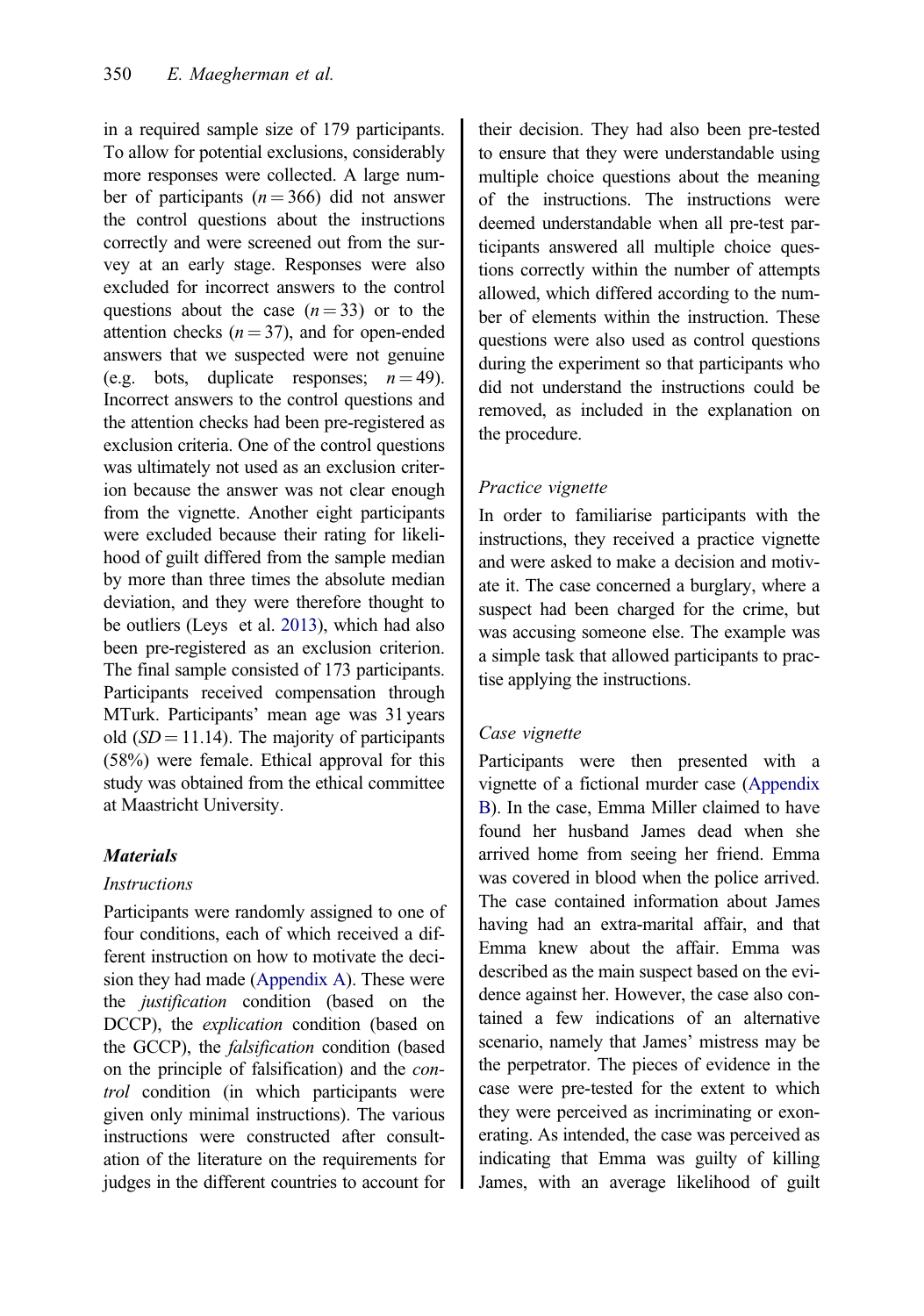rating of 69.1 ( $SD = 16.9$ ) on a 0–100 scale in the pre-test  $(N = 71)$ .

### Measures

### Case judgments

After writing their reasoned decision, participants were asked to rate how likely it is that the main suspect, Emma, killed James, using a visual analogue scale from 0 (not at all likely) to 100 (very likely). Following that rating, participants were asked whether or not they would convict Emma for murdering James by selecting one of two options (acquit/convict). After making their decision, participants then had to rate how confident they were about their conviction decision on a visual analogue scale from 0 (not at all confident) to 100 (very confident).

## Valence ratings of evidence

Participants were asked how exonerating or incriminating they found individual pieces of evidence to be. They did so by using a visual analogue scale from 0 to 100, where 0 means completely exonerating and 100 means completely incriminating. In order not to influence participants' judgments in either direction, the starting position of the slider was set to 50 when participants were first presented with the scale. These ratings were not included in the hypotheses or used in the main analyses, but can be found in the [Supplemental Materials](https://dx.doi.org/10.1080/13218719.2021.1904452). They were not included in the main analyses as it could not be determined whether participants used the evidence as predicted by the pre-test results.

## Procedure

All participants completed the study online using Qualtrics. Participants were first welcomed to the study and provided with some information about the study, such as that they would have to judge the guilt of the defendant and have to explain their decision. They then provided informed consent before starting the study. Participants first filled in a short demographic section, including their age and educational background. In the next section, participants were randomised to one of the four experimental conditions and were given the instructions to explain their decision according to the condition. Multiple choice control questions about what participants were asked to do according to the instructions were included here to ensure that the instructions were correctly understood by participants. If participants did not answer all control questions correctly, they were directed back to the instructions and could then attempt the questions again. There was one control question for each element of the instruction, which resulted in two questions for the control condition, three questions for the justification and falsification condition, and four questions for the explication condition. Participants could attempt the questions twice in the control condition, three times in the justification and falsification condition, and four times in the explication condition. If, after the final attempt, they still did not answer all questions correctly, they were taken to the end of the survey and did not continue to the actual study.

The participants were then given a short practice vignette depicting a burglary case and were asked to decide on the guilt of the defendant and explain their decision, thereby familiarising themselves with the instructions. Participants were told that they were required to write a reasoned decision after reading the actual case vignette. In order to increase their sense of accountability, participants were told that their explanation would be reviewed by a panel of judges to determine how well they explained their decision according to the instructions. In the next section, participants were presented with the actual case vignette, and were asked to write a reasoned decision about the case. While writing their decision, participants were able to refer back to the case description, which was presented on the same page. In the final section, participants filled in the measures described above, first deciding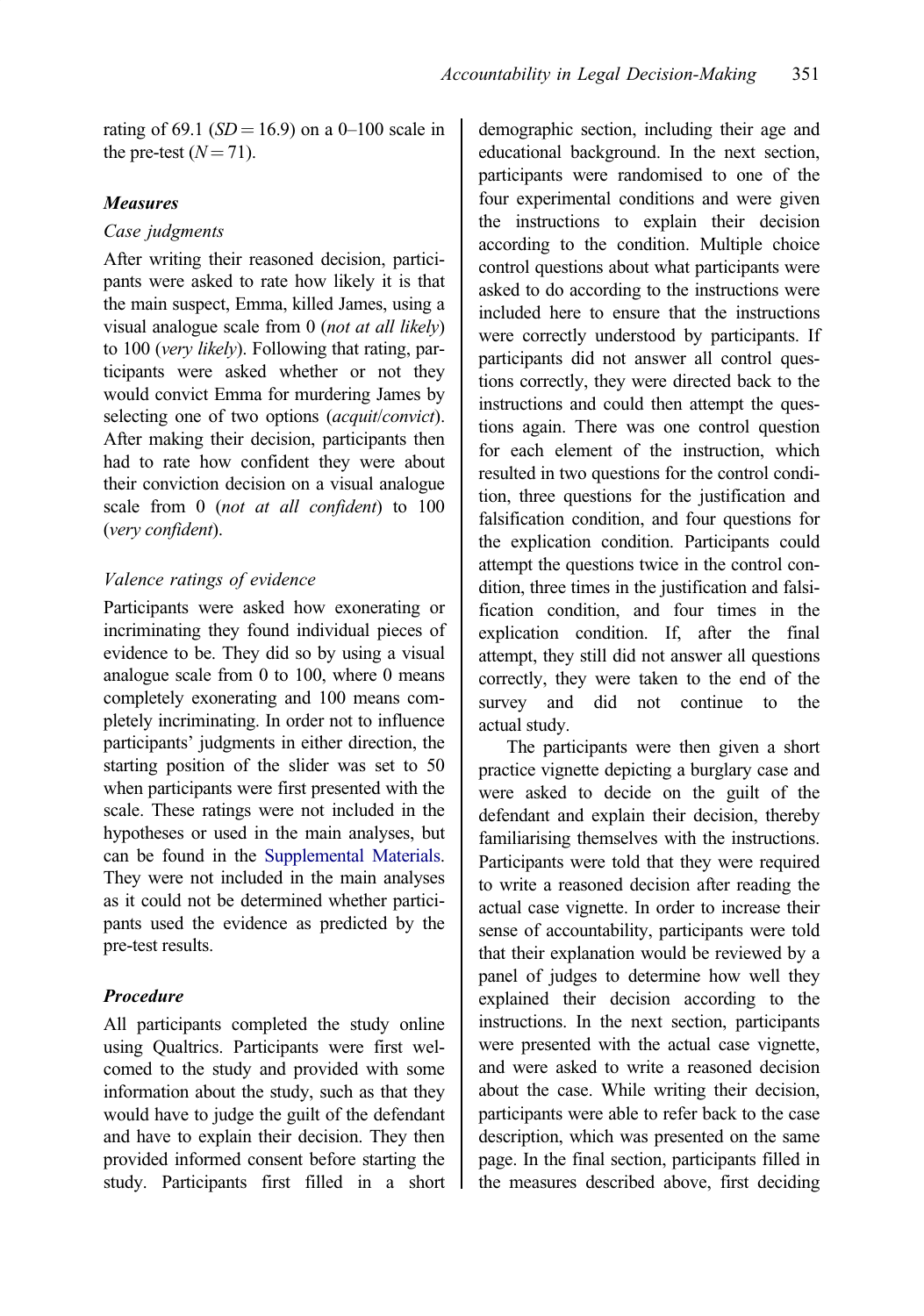on the dichotomous verdict and the likelihood of guilt, then rating the valence of the evidence. Here, again, they could revisit the case description. Participants were thanked for taking part in the study and received further information about the aims of the study. The median response time was 35 minutes and eight seconds.

# Coding of the reasoned decisions

The evidence that participants used in their decision was coded according to 21 different categories. A pre-test was done using the case  $(N = 71)$  prior to main data collection. Participants were asked to indicate the likelihood that the suspect was guilty on a scale from 0 to 100, and were then asked to rate the evidence in the case file on a scale from 0 (exonerating) to 100 (incriminating). Based on the results of the pre-test, five categories of evidence were determined for the evidence in the case file: strongly incriminating (14 items), mildly incriminating (4 items), neutral (9 items), mildly exonerating (4 items) or strongly exonerating (3 items). The categories were determined based on the mean ratings of the evidence and their confidence intervals (CIs). The strongly exonerating category had a mean rating below 40, and the mildly exonerating category had a mean between 40 and 50 with an upper 95% CI bound no greater than 50. The neutral category had a mean between 40 and 60, with an upper 95% CI bound crossing 50. The mildly incriminating category had a mean between 50 and 60, and a lower 95% CI bound above 50. The strongly incriminating category had a mean rating above 60.

For each of the five categories determined by the pre-test, participants could use the evidence as incriminating, neutral or exonerating, resulting in a total of 15 pre-specified categories. Seeing as the 15 categories were used for the development of the material, these were also coded initially. However, as it was more informative to determine how the evidence was used, those 15 categories were then combined into the three categories that were used

to test the hypotheses, namely incriminating, neutral or exonerating evidence, as used by the participant. Using the evidence according to the coding categories of use of the evidence allowed for better incorporation of participants' interpretation of the evidence into the conclusions drawn based on the data.

However, during the coding, it became clear that participants were sometimes not specific about which evidence they referred to. For instance, several participants mentioned that Emma had a 'motive'. As there were several pieces of evidence that related to a motive, such as the fact that Emma knew James was having an affair and that she would benefit financially more from his death than from a divorce, we decided to code the mention of such evidence as 'unspecified'. Some participants also misremembered information that was provided in the case. For instance, they mentioned that DNA was found on the murder weapon, whereas the case only specified that fingerprints were found on the murder weapon. Therefore, an additional category was created for 'misremembered' evidence. For both the unspecified and misremembered categories, a distinction was also made for whether the evidence was used as incriminating, neutral or exonerating. Therefore, an additional six categories were created, resulting in a total of 21 categories to be coded. All the incriminating categories were combined into one incriminating category, which was used for the final analyses. The exonerating and neutral categories were also combined into one overall exonerating category and one overall neutral category.

All the responses were coded by one coder. The coder was trained using the coding of the evidence according to the 21 categories that were possible on the basis of the classification of the evidence. By doing so, the coders were not focused on the final categories, which served as a form of protection against potential bias in terms of the categories used for the final analyses. The coder was trained by the experimenter about the different categories,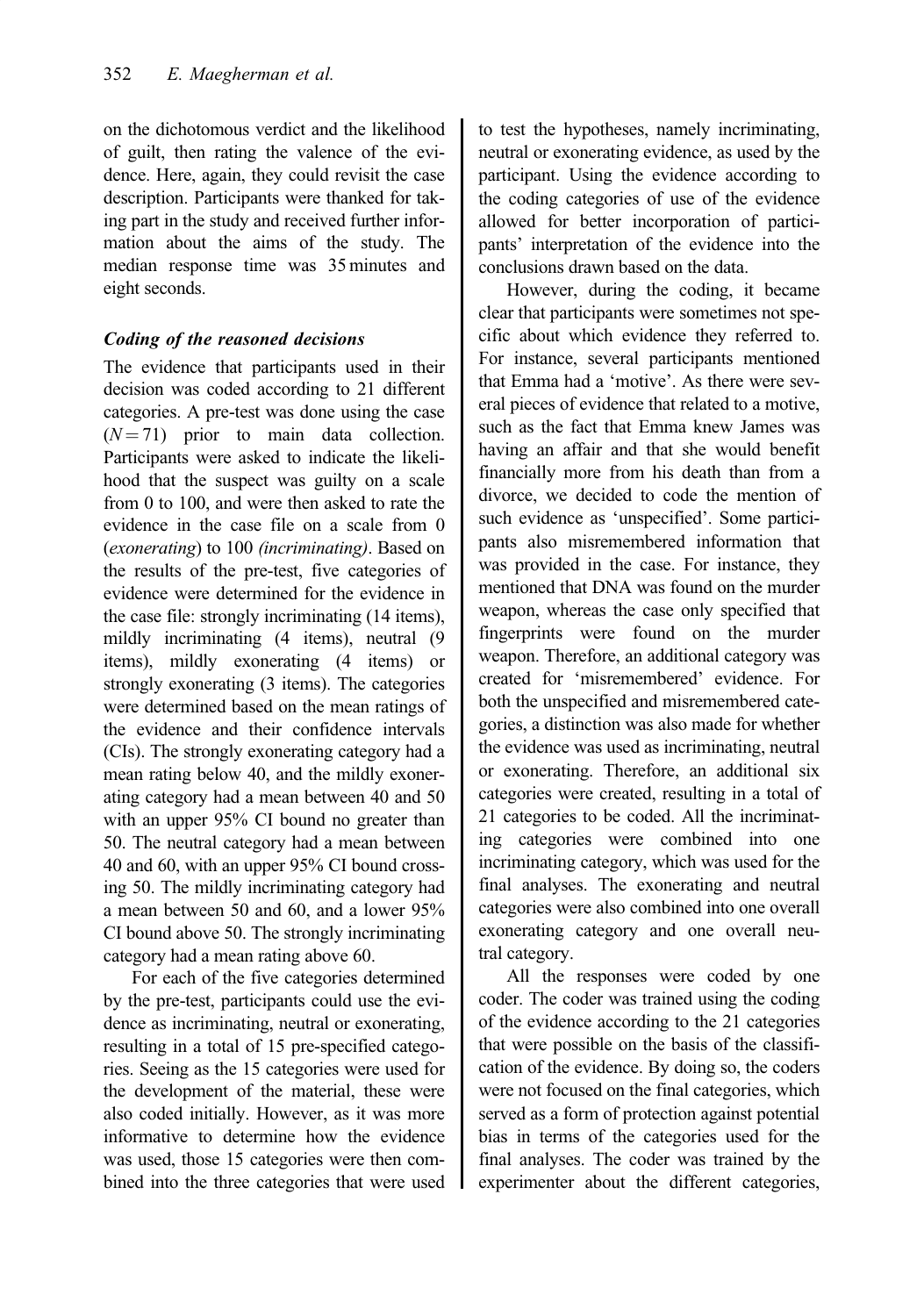|                                             |      | 95% CI      |             |  |
|---------------------------------------------|------|-------------|-------------|--|
| Category                                    | ICC  | lower bound | upper bound |  |
| Incriminating evidence                      | .949 | .906        | .972        |  |
| Neutral evidence                            | .581 | .340        | .751        |  |
| Exonerating evidence                        | .911 | .841        | .951        |  |
| <b>Scenarios</b><br>implicating Emma        | .816 | .682        | .896        |  |
| Scenarios implicating<br>James' mistress    | .859 | .752        | .921        |  |
| Scenarios implicating<br>other perpetrators | .792 | .645        | .882        |  |

<span id="page-8-0"></span>Table 1. ICC for the coded evidence and scenarios in the written decisions.

Note:  $ICC = intra-class correlation coefficient: CI = confidence interval.$ 

and a few responses were coded to practice. A second coder, who was trained by the first coder, coded 21 of the responses (12%) in order to assess the inter-rater reliability of the coding. The intra-class correlation coefficient (ICC) for a two-way, random, single-measures, consistency analysis was conducted for the categories of exonerating, incriminating and neutral evidence, as used by the participants. The ICCs for the categories of evidence are reported in Table 1. As only the coded exonerating evidence by Coder 1 was used to test the study's hypotheses, the ICCs were considered good to excellent (Koo & Li, [2016](#page-15-0)).

Finally, the scenarios mentioned by the participants were coded according to the implicated perpetrator who committed the central action, namely killing James: Emma, James' mistress or 'other'. An intra-class correlation coefficient for a two-way, random, singlemeasures (consistency) analysis was conducted for each of the scenario categories (see Table 1). The ICCs for the scenario categories were good.

### Design and analysis

The experiment included four independent conditions to which participants were randomly assigned. A number of dependent variables were used to test the hypotheses. A one-way between-groups analysis of variance (ANOVA), using the amount of exonerating evidence used in the reasoned decisions as dependent variable, had been planned to test H1. A similar one-way ANOVA, using the number of scenarios mentioned by participants as dependent variable, had been planned to test H2. A Pearson's chi-square analysis had been planned to determine whether the conditions differed in their decision to convict the participant, as predicted in H3. Furthermore, a one-way between-groups ANOVA, using the rating of likelihood of guilt as dependent variable, had been planned to test H3. Comparisons between conditions, individually or combined in accordance with the hypothesis, was done through planned contrasts for all further analyses. Lastly, a point-biserial correlation coefficient had been planned to determine whether the amount of evidence coded as exonerating in the written decisions was significantly associated with participants' decision to convict or acquit the main suspect (H4).

## Results

## Use of exonerating evidence (H1)

A one-way between-groups ANOVA was conducted to compare the amount of evidence coded as exonerating for each of the conditions (for means in each condition, see [Table](#page-9-0)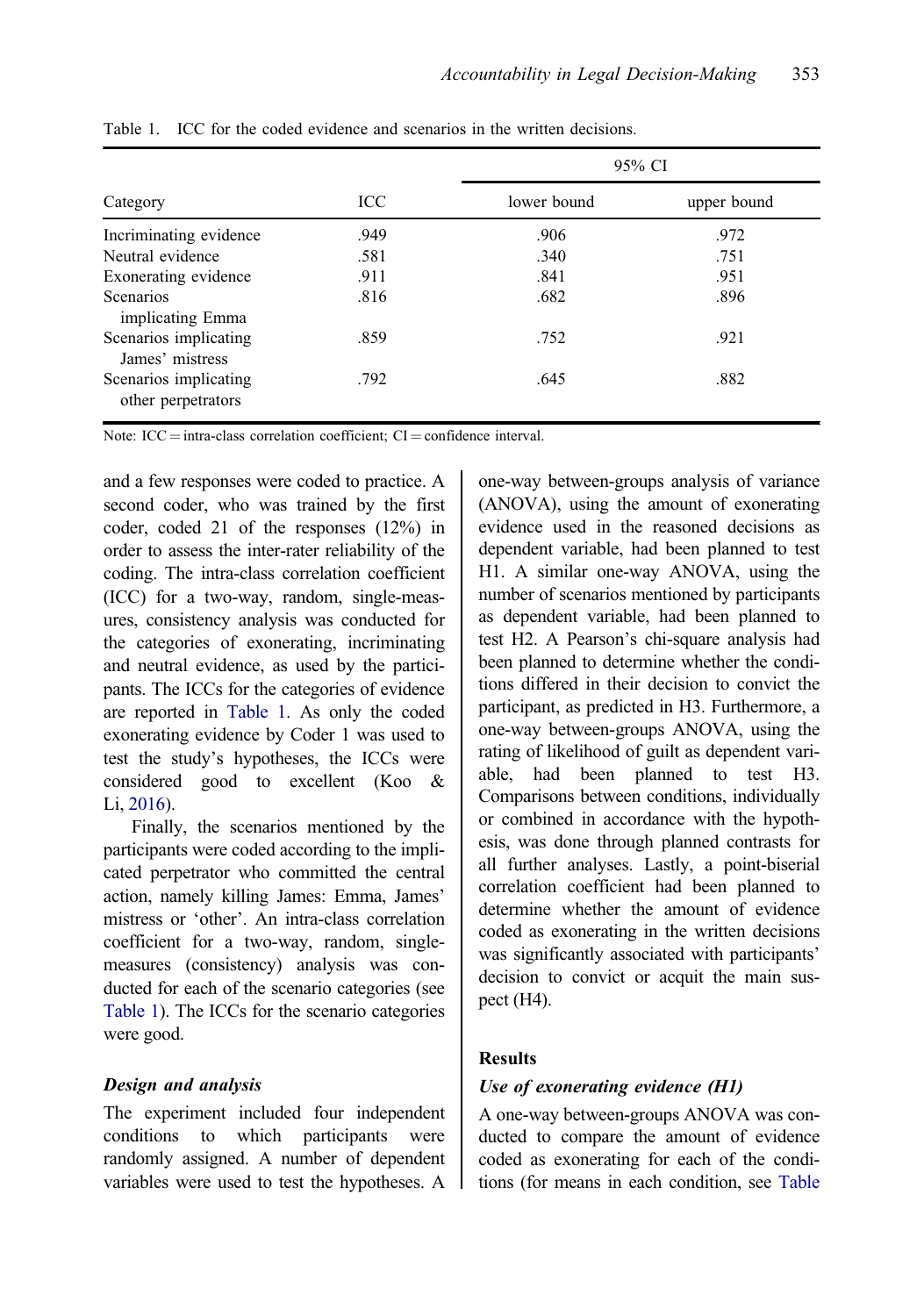| Condition     | n  | М    | SD   |
|---------------|----|------|------|
| Justification | 45 | 1.31 | 1.84 |
| Explication   | 40 | 1.90 | 1.77 |
| Falsification | 45 | 1.76 | 1.92 |
| Control       | 43 | 0.79 | 1.26 |

<span id="page-9-0"></span>Table 2. Descriptive statistics for the number of exonerating pieces of evidence mentioned in each of the conditions.

| Table 3. Number of scenarios considered per condition and type of scenario. |  |
|-----------------------------------------------------------------------------|--|
|-----------------------------------------------------------------------------|--|

|               |    |            |                 | Mean number of scenarios |            |
|---------------|----|------------|-----------------|--------------------------|------------|
| Condition     | n  | Emma       | <b>Mistress</b> | Other                    | Total      |
| Justification | 45 | 1.00(0.43) | 0.42(0.50)      | 0.29(0.46)               | 1.71(0.84) |
| Explication   | 40 | 1.00(0.55) | 0.70(0.69)      | 0.28(0.45)               | 1.98(0.97) |
| Falsification | 45 | 1.07(0.45) | 0.80(0.59)      | 0.20(0.40)               | 2.07(1.05) |
| Control       | 43 | 1.00(0.31) | 0.30(0.46)      | 0.21(0.41)               | 1.51(0.80) |

Note: Standard deviations in parentheses.

2). As the assumption of homogeneity of variance was violated, a Welch ANOVA was conducted instead. A significant difference between the conditions was found,  $F(3, 92.26)$  $= 4.64, p = .005, \eta_{\rm p}^2 = .131, 90\% \text{ CI}$  [.026, 219] A planned contrast was used to compare .219]. A planned contrast was used to compare the mention of exonerating evidence in the justification condition to the combined falsification and explication conditions. There was no significant difference,  $t(89.6) = 1.52$ ,  $p =$ .132, Hedges'  $g = -0.28$ , 95% CI [-0.64, 0.09]. Another planned contrast was conducted to compare the exonerating evidence mentioned in the justification condition to the exonerating evidence mentioned in the control condition. No significant difference was found,  $t(78.1) = -1.55$ ,  $p = .125$ , Hedges'  $g = 0.33$ , 95% CI [-0.09, 0.75]. Hypothesis 1 was therefore not supported.

An additional exploratory contrast was conducted to test whether there was a significant difference between the combined explication and falsification conditions compared to the control condition for the mention of exonerating evidence. A significant difference was found,  $t(114.08) = 3.73$ ,  $p < .001$ , Hedges'  $g = 0.50, 95\%$  CI [0.24, 0.99], indicating that those in the combined explication and falsification conditions mentioned significantly more exonerating evidence than did those in the control condition.

## Scenarios considered (H2)

An overview of the number of scenarios considered per condition and scenario type can be found in Table 3. A one-way between-groups ANOVA was conducted to compare the total number of scenarios that were mentioned in the written decisions across conditions. The analysis showed a significant effect of condition,  $F(3, 169) = 3.26$ ,  $p = .023$ ,  $\eta_p^2 = .055$ ,<br>90% CLL004, 1061. A planned contrast was 90% CI [.004, .106]. A planned contrast was conducted to contrast the control condition to the three experimental conditions combined. A significant difference was found,  $t(169)$  = 2.50,  $p = .013$ , Hedges'  $g = -0.44$ , 95% CI  $[-0.79, -0.10]$ . The justification condition was further contrasted to the explication and falsification condition, which were weighted together for the contrast due to the conceptual similarity. No significant difference was found,  $t(169) = 1.82$ ,  $p = .070$ , Hedges'  $g =$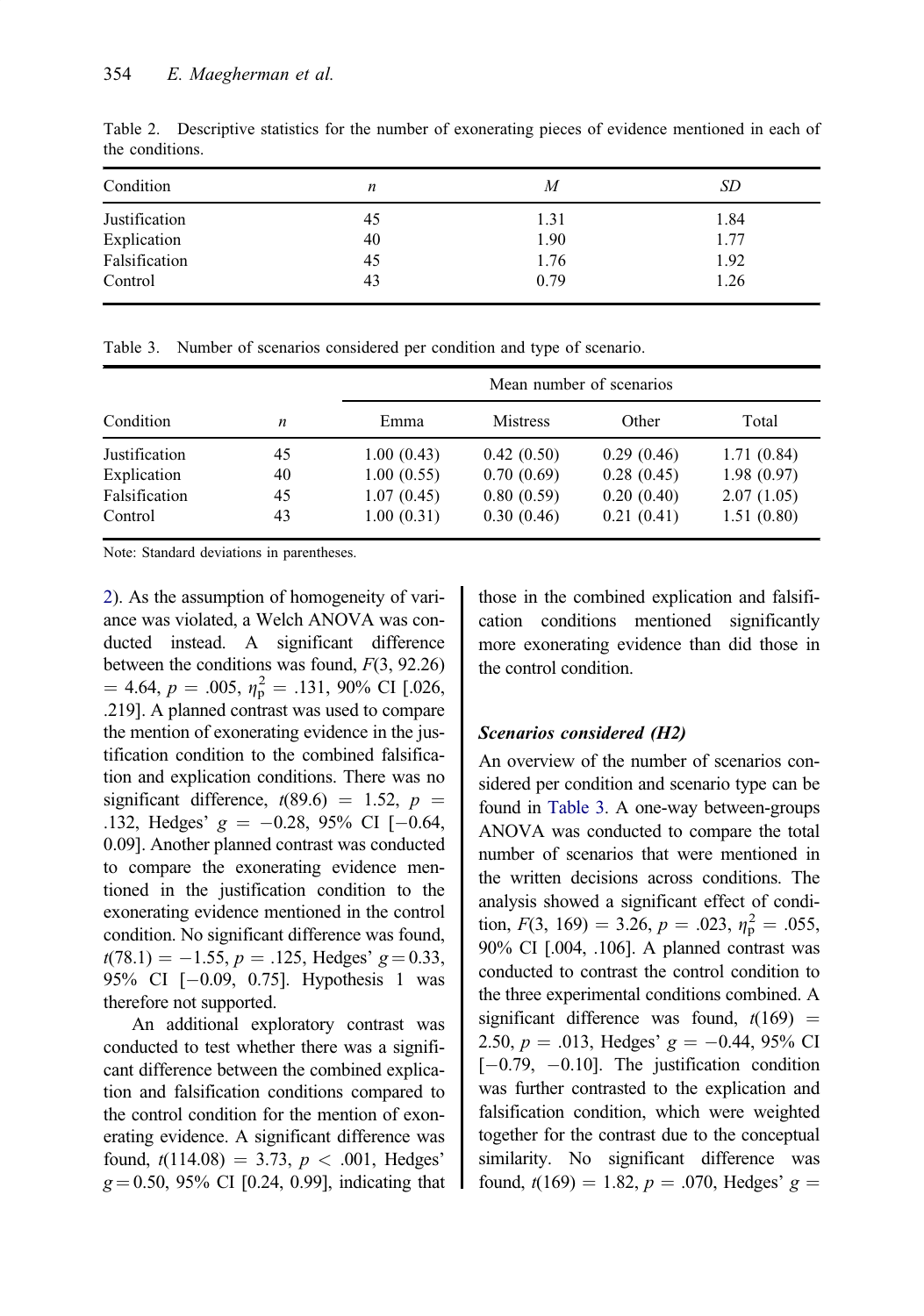| Condition     | n  | M     | SD    |
|---------------|----|-------|-------|
| Justification | 45 | 68.53 | 23.99 |
| Explication   | 40 | 66.58 | 23.11 |
| Falsification | 45 | 66.40 | 20.48 |
| Control       | 43 | 74.23 | 19.06 |

Table 4. Likelihood of guilt ratings across conditions.

 $-0.31$ ,  $95\%$  CI  $[-0.04, 0.69]$ . Hence, Hypothesis 2 was partially supported.

### Perception of guilt (H3)

#### Conviction rates (H3a and H3b)

A Pearson's chi-square analysis was used to determine whether the groups differed in their decisions on whether or not to convict the suspect. Although participants in the control condition were more likely to convict the main suspect  $(61.7%)$  than were participants in the justification (46.8%), explication (48.8%) and falsification (47.8%) conditions, there was no significant difference between the conditions,  $\chi^2(3) = 4.33$ ,  $p = .228$ ,  $V = .123$ . Hence,<br>Hypotheses 3a and 3b were not supported Hypotheses 3a and 3b were not supported.

#### Likelihood of guilt (H3c and H3d)

A one-way between-groups ANOVA was conducted to compare participants' ratings of the likelihood that Emma killed James across the conditions (see Table 4). No significant difference was found,  $F(3, 169) = 1.22, p = .305,$  $\eta_{\rm p}^2$  = .021, 90% CI [.000, .054]. Thus,<br>Hypotheses H3c and H3d were not supported Hypotheses H3c and H3d were not supported.

# Mention of exonerating evidence and conviction rates (H4)

A point-biserial correlation coefficient had been planned to determine whether the amount of evidence coded as exonerating in the decisions was significantly associated with the binary measure of whether or not the participant would convict the main suspect. However, the Shapiro–Wilk test showed that the assumption of normal distribution was violated for the amount of exonerating evidence mentioned,

 $W(173) = .798, p < .001$ . Therefore, a binary logistic regression was conducted instead. The amount of exonerating evidence mentioned by the participant was found to be a significant predictor of their decision on guilt,  $\chi^2(1) = 50.35$   $p < 0.01$  odds ratio  $(PB) = 2.18$  95% 50.35,  $p < .001$ , odds ratio (*OR*) = 2.18, 95% CI [1.67, 2.85], showing that participants who mentioned more exonerating evidence were more likely to acquit the suspect. Thus, Hypothesis 4 was supported.

#### Discussion

In the current study, we aimed to determine whether detailed instructions to account for a legal decision influenced the evidence and scenarios considered by participants. Participants received instructions that were based on either the Dutch (justification) or the German (explication) Code of Criminal Procedure, based on the principle of falsification, or conveyed only general instructions to account for their decision (control). Although there was a significant difference between conditions for the amount of exonerating evidence they mentioned in their decisions, there was no significant difference between the justification condition and the explication and falsification condition. There was also no significant difference between the justification and control conditions, contrary to our expectations. The expectations were based on the idea that the focus on supporting the chosen scenario would result in less consideration of the exonerating evidence (e.g. O'Brien, [2009\)](#page-15-0). The findings suggest a lack of influence from the justification instruction on the use of exonerating evidence. On the other hand, an exploratory analysis showed that the combined explication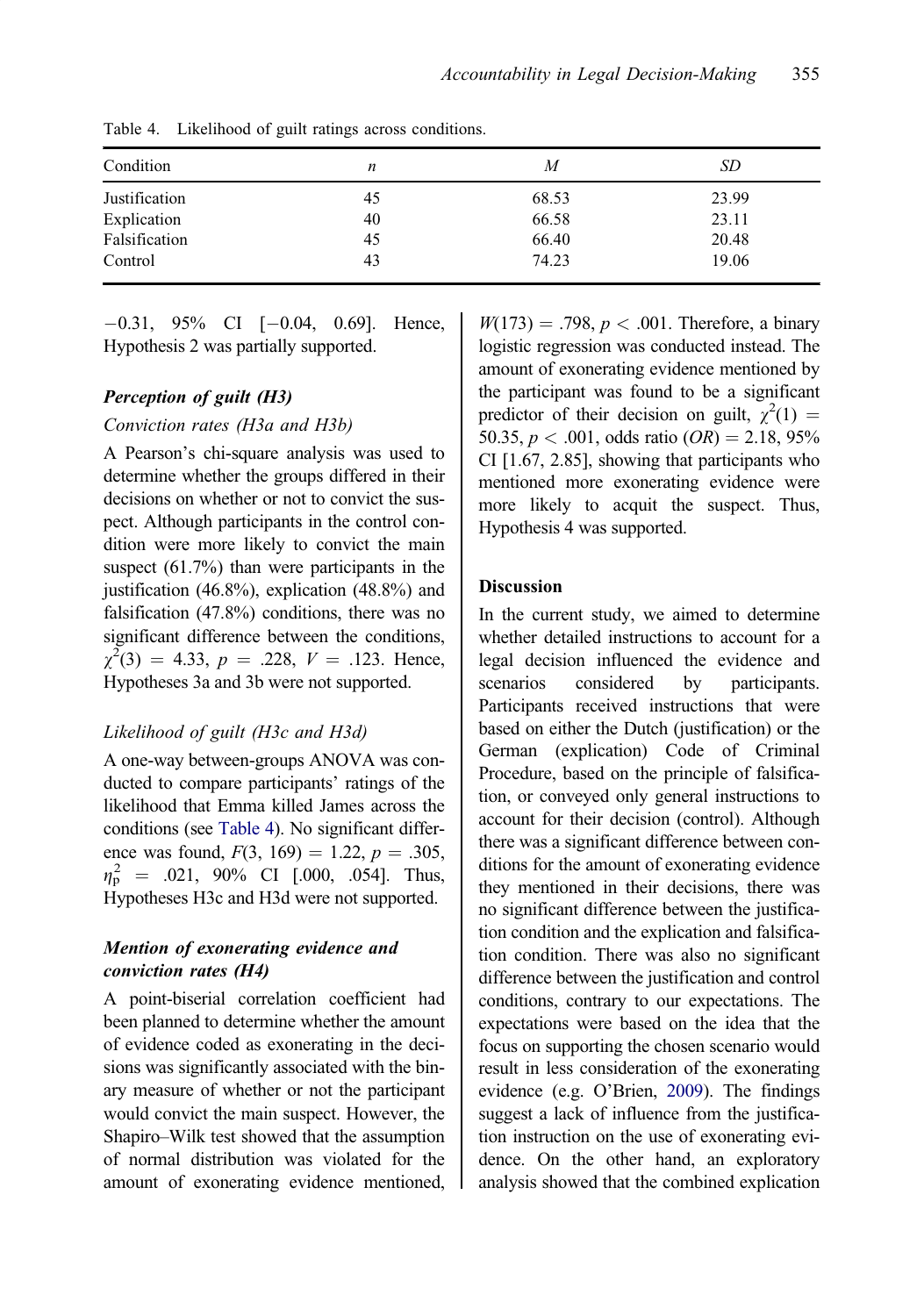and falsification conditions used significantly more exonerating evidence than the control condition. As the justification condition did not differ from the control condition, while the explication and falsification conditions did, it seems the instructions did have a significant effect on the consideration of exonerating evidence, as was expected on the basis of the accountability literature (Lerner & Tetlock, [2003;](#page-15-0) Tetlock, [1983](#page-16-0)). The observed pattern could be due to the same mechanism underlying our hypothesis, namely that the justification condition did not include the consideration of alternative scenarios, nor did it encourage the consideration of evidence not supporting the decision (O'Brien, [2009](#page-15-0); Van Koppen & Mackor, [2020](#page-16-0)). Therefore, we had expected the justification condition to be biased towards the guilt of the suspect and the incriminating evidence. Although the difference was not significant between the justification and the other conditions, the fact that it did not differ from the control condition, while the explication and falsification conditions did differ from the control condition, suggests that participants in the justification condition may indeed have been primarily focused on the guilt of the suspect. Although only the explication condition was not contrasted with the control condition, the falsification and explication conditions differed significantly from the control condition, and the descriptive statistics indicate the highest average use of exonerating evidence in the explication condition. Subsequently, the specific request to include evidence beyond that which supports the decision, as in the German but not in the Dutch Code of Criminal Procedure, seems to have resulted in the consideration of more exonerating evidence.

It was expected that the justification condition would consider fewer scenarios than the explication or falsification condition, and that the control condition would consider fewer scenarios than the three experimental conditions. This hypothesis was based on the fact that the instructions in the justification condition did not articulate the need to consider other scenarios (Mevis, [2019\)](#page-15-0) and the fact that the control instructions did not mention alternative scenarios at all. The hypothesis was partially supported, as the control condition did include fewer scenarios when contrasted with the combined justification, explication and falsification conditions, as well as according to the descriptive statistics. However, the justification condition did not differ from the explication and falsification conditions. Thus, while the detailed instructions in the experimental conditions do seem to have increased the consideration of alternative scenarios, the specific emphasis on alternative scenarios in the explication and falsification conditions was not sufficient to produce a further increase relative to the justification condition. It is therefore unclear whether the explicit instruction to consider alternative scenarios contributes to the use of alternative scenarios above and beyond the effect of providing detailed accountability instructions.

Contrary to our expectations, there was no significant difference in the perception of guilt, in either conviction rates or ratings of likelihood of guilt, between the different conditions. However, we did find, as predicted, that participants who mentioned more exonerating evidence were more likely to acquit the defendant. A possible interpretation of these findings is that, while accountability instructions effectively influenced the consideration of exonerating evidence, the effect was not sufficiently large for it to carry over and influence the global perception of the case. According to that reasoning, the consideration of exonerating evidence can be considered a mediator, which causally precedes the outcome variables (i.e. guilt perception and conviction decision). On methodological grounds, it is plausible that a manipulation exerts a stronger influence on the more proximal outcome (i.e. the mediator) than on the more distal outcome (i.e. the dependent variable). With limited statistical power (as in the current study) the proximal effect may be captured,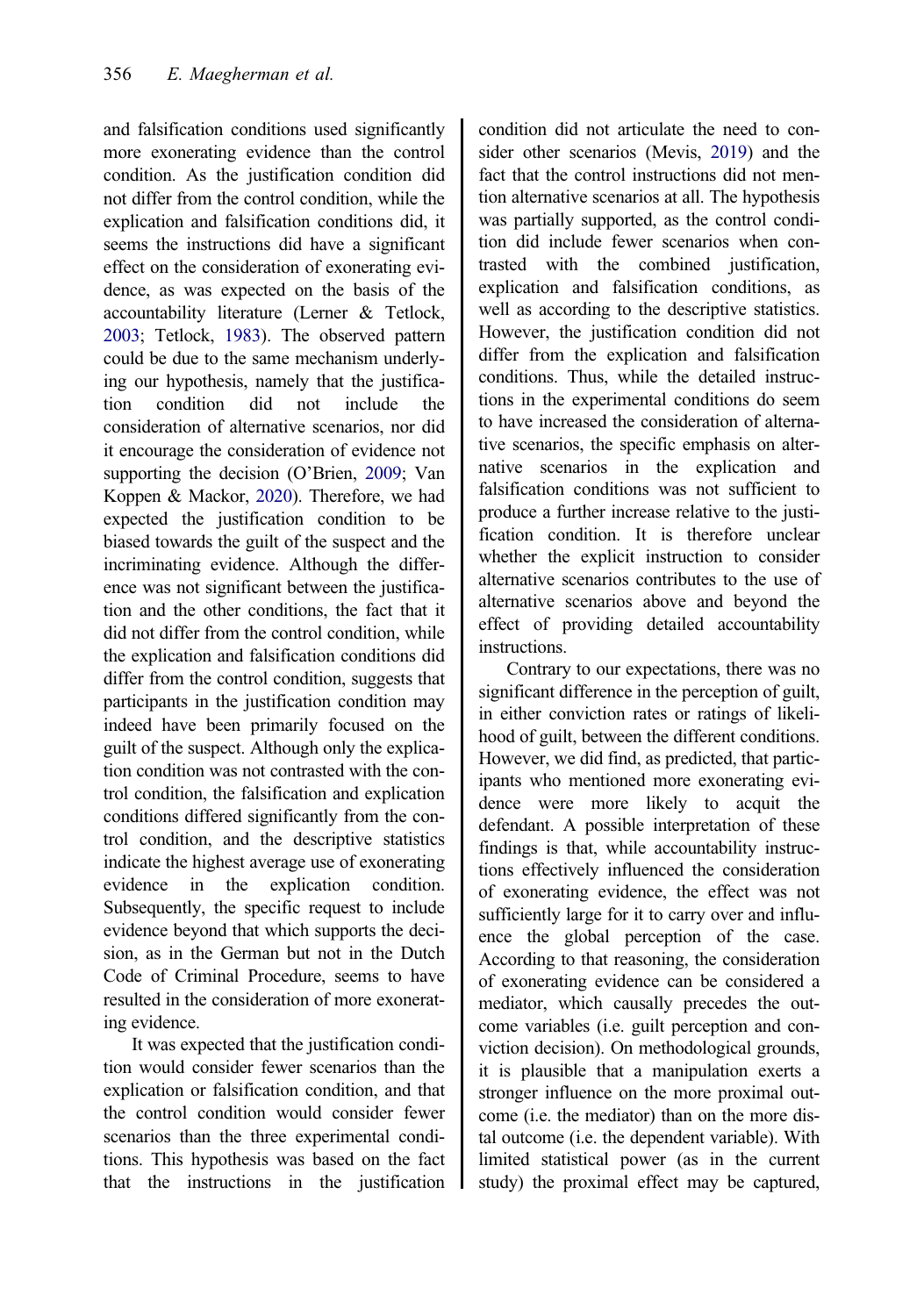<span id="page-12-0"></span>whereas the distal effect goes undetected. Future research should investigate the viability of such causal process models in the context of legal decision-making.

Another possible explanation for the latter finding is that participants in the control and justification conditions, despite not mentioning it in their reasoned decision to the same extent as those in the explication and falsification conditions, did take the exonerating evidence into consideration equally when making their decision. That account would be consistent with research showing that accountability may influence how the reasoning occurs rather than what the reasoning includes (Hall et al., [2015\)](#page-15-0). It is also in line with the notion that written decisions may contain the evidence that the decision rests on, rather than the evidence that was actually considered in order to come to the decision (Reijntjes & Reijnjes-Wendenburg, [2018](#page-15-0)). In actual practice, however, the written decision also serves important communicative purposes (Verbaan, [2016](#page-16-0)). According to the European Court of Human Rights [\(2019\)](#page-15-0), the reasoned decision is used to show the different parties that they have been heard, which should help them accept the decision that has been made. The reasoned decision is also important to enable parties to use their right to appeal. For those purposes, a discrepancy between what was considered and what is written down could result in a lack of understanding by the parties, and possibly impede the process of appeal. Therefore, decisions made under explication and falsification instructions seem to better serve some of the purposes of a reasoned decision.

In the current study, the communicative functions of the decision were not made explicit to the participants. Instead, they were told that their decision would be evaluated by a panel of experienced judges in terms of how well they followed the instructions. In previous studies on accountability, it has been suggested that the effect of accountability on decisionmaking is due to wanting to be viewed positively by others and to avoid receiving criticism (Simonson & Nye, [1992](#page-16-0)). The effect of accountability we observed may therefore differ from the effects in practice, where judicial reasoned decisions are evaluated, or observed, by several parties, including a court of appeal as well as the defence (Verbaan, [2016\)](#page-16-0). Furthermore, personal consequences, such as receiving criticism, of the reasoned decision were also not included in the current study, although they are likely to affect judges in practice. Further research could determine whether specifying the audiences in accordance with the audience for real-life judges increases the influence of accountability on the decision-making process.

### Limitations and future research

It should be taken into consideration that the current study cannot ascertain whether the need to account for a decision could counter the influence of a prior belief, as expressed in confirmation bias (e.g. Kassin et al., [2013](#page-15-0); Nickerson, [1998\)](#page-15-0). We intentionally did not measure the initial perception of guilt prior to participants writing their decision, as stating a hypothesis in itself can cause a preference for information supporting that hypothesis (O'Brien, [2009](#page-15-0)). We therefore anticipated that stating a hypothesis might cloud the effect of giving a reasoned decision. However, based on the pre-test, the case description used was biased towards the guilt of the suspect, which, based on previous research (e.g. Ask et al., [2008;](#page-14-0) Eerland & Rassin, [2012;](#page-15-0) Rassin et al., [2010\)](#page-15-0), was expected to result in a bias towards incriminating evidence. As indicated by the conviction rates, a strong guilt bias was not observed, suggesting that the need to explain the decision may have countered the influence of the biased initial information across all conditions (including the control condition). That observation supports Gommer's ([2007](#page-15-0)) argument that the requirement for an explanation in itself serves as a countermeasure against the potential influence of bias.

Another limitation of the study is that we cannot be sure how the written decision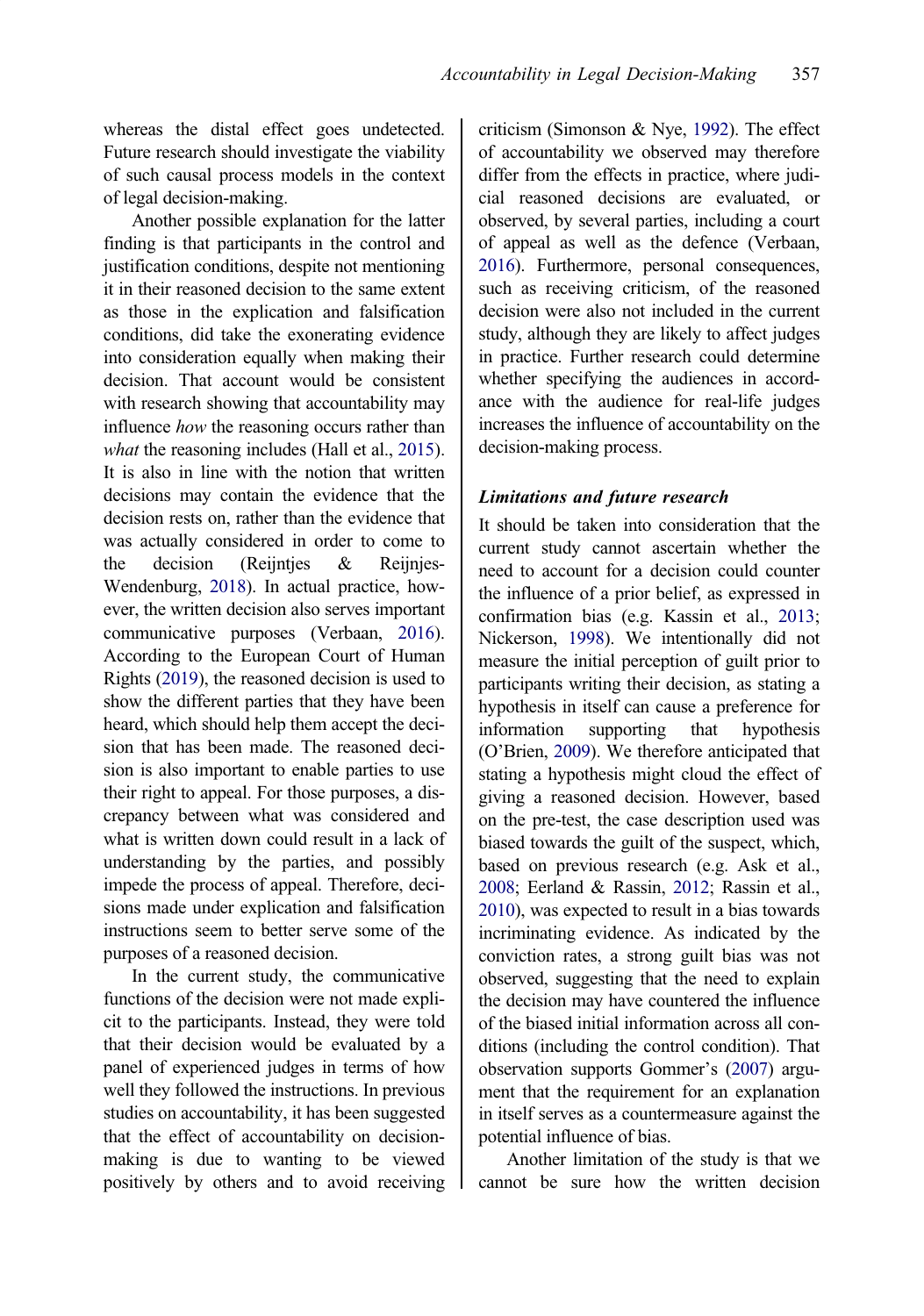provided by participants corresponds to their actual consideration of the evidence. Although their interpretation of the evidence was coded, it is particularly difficult to determine what weight participants assigned to the evidence. In most legal systems, there are limited legal rules regulating the weighing of evidence in order to become convinced and make a decision. For instance, there are no legal rules concerning how much weight should be attributed to a witness statement, or to no DNA match being found. There are, however, minimum rules of what evidence is required, such as the rule that one witness is not sufficient [DCCP, Art. 342 (2)], or that a confession cannot be the only evidence used for a decision [DCCP, Art. 341 (4)].

Furthermore, as participants were specifically asked to include certain elements in their reasoned decision, dependent on their condition, the extent to which the mention of the evidence means it was actually considered remains unclear. However, as the mention of exonerating evidence was a significant positive predictor of the decision to acquit, we can tentatively conclude that the inclusion of exonerating evidence also means participants attached value to the exonerating evidence. Further research into the weighing of evidence could also contribute to the understanding of reasoned decisions.

A further limitation of the current study is that no condition without instruction was included in the design. Although we intentionally did not include such a condition as it would not be a realistic representation of judicial decisions in practice, it also limits the conclusions that can be drawn on the basis of our findings. The mere requirement to explain a decision does not inform on the type of reasoning that was used. Despite the lack of ecological validity, a condition without instruction would have allowed us to compare the need to account for a decision to not having to explain a decision at all. It would therefore be advisable, in future research, to include a condition that requires no explanation at all, in addition to the detailed instructions researched in the current study.

Lastly, a limitation of the current study relates to statistical power and precision. First, the sample was somewhat smaller than we had initially aimed for. Second, our power analysis was based on the detection of a medium-sized effect. Therefore, the current study was acceptably powered to detect only a medium-to-large effect size. As a consequence, we cannot exclude the existence of smaller effects that may nonetheless be of practical relevance. Furthermore, the observed effect sizes in the current study were not precisely estimated (as indicated by wide confidence intervals), which means that we may have over- or underestimated the true underlying relationships. The accumulation of further empirical evidence is necessary to establish the robustness and validity of our statistical conclusions. Similarly, although using real judges would likely have been more informative, we would not have been able to reach the required sample size. If, in future research, a large-enough sample of real judges can be included, that would have considerable added value to the findings in the current study. Using judges would greatly increase the ecological validity, as well as provide insights into the effect of training and experience on the weighing of evidence, both on its own and in combination with other factors, such as the instructions studied in the current study.

# Conclusions

Overall, the findings of the current study have positive implications for the requirement imposed on judges to explain their decision in a written decision. Our findings indicate that variations in the instructions as to how (mock) judges should explain their decisions can influence the type of evidence considered when making the decisions. We did not find evidence, however, that instructions focusing primarily on incriminating evidence (as dictated by the DCCP) negatively affect the final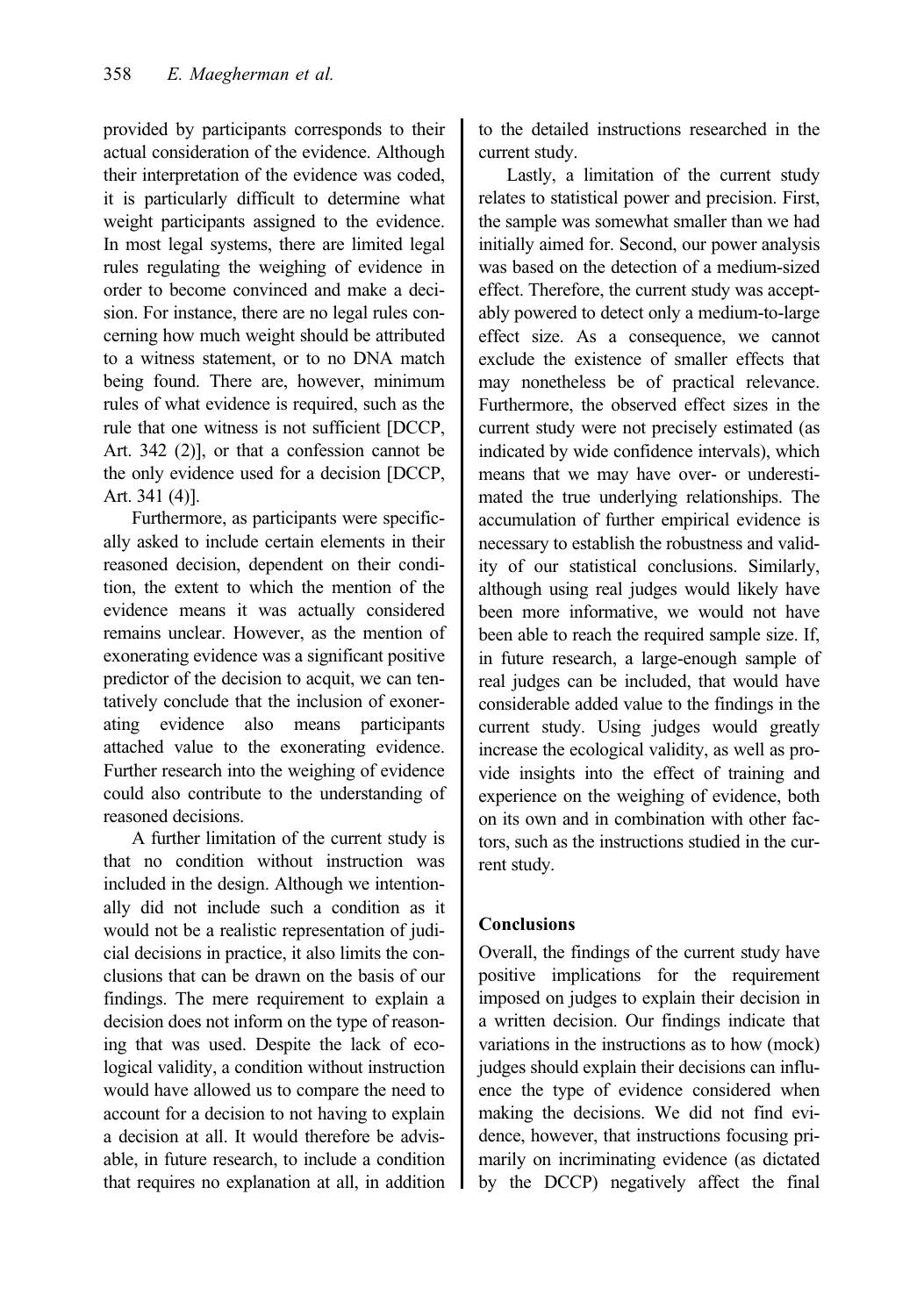<span id="page-14-0"></span>decision on guilt. The lack of statistical power, however, prevents us from concluding that the effectiveness of instructions based on the principles of justification, explication and falsification does not differ. Although the explication and falsification instructions led to an increased use of exonerating evidence compared to control instructions, this did not translate into differences in the final decision on guilt. This finding suggests that a key component of the GCCP – the requirement of judges to explicate their decision and consider alternative scenarios – may improve the transparency and thoroughness of reasoned decisions.

## Ethical standards

## Declaration of conflicts of interest

Enide Maegherman has declared no conflicts of interest

Karl Ask has declared no conflicts of interest Robert Horselenberg has declared no conflicts of interest

Peter van Koppen has declared no conflicts of interest

# Ethical approval

All procedures performed in studies involving human participants were in accordance with the ethical standards of the institutional and/or national research committee of Maastricht University and with the 1964 Helsinki declaration and its later amendments or comparable ethical standards.

# Informed consent

Informed consent was obtained from all individual participants included in the study

# Acknowledgements

This research is supported by a fellowship awarded from the Erasmus Mundus Joint Doctorate Program The House of Legal Psychology (EMJD-LP) with Framework Partnership Agreement (FPA) 2013-0036 and Specific Grant Agreement (SGA) 532473-EM-5-2017-1-NL-ERA MUNDUS-EPJD. We would like to thank Carina Overdulve for her help with data collection and Stephanie Blom for her help with creating the material. In addition, we would like to thank Gwijde Maegherman for his input on the revisions.

# Supplemental material

Supplemental data for this article can be accessed online at [https://dx.doi.org/10.1080/](https://dx.doi.org/10.1080/13218719.2021.1904452) [13218719.2021.1904452.](https://dx.doi.org/10.1080/13218719.2021.1904452)

# ORCID

Enide Maegherman **b** http://orcid.org/0000-0001-9872-0708 Karl Ask  $\Box$  http://orcid.org/0000-0001-5093-5902 Peter J. van Koppen **D** http://orcid.org/0000-0001-5781-6869

## Data availability statement

The data that support the findings of this study are available from the corresponding author upon reasonable request.

# References

- Ask, K., Rebelius, A., & Granhag, P. A. ([2008\)](#page-12-0). The 'elasticity' of criminal evidence: A moderator of investigator bias. Applied Cognitive Psychology, 22(9), 1245–1259. <https://doi.org/10.1002/acp.1432>
- Cleiren, C. P. M. [\(2008](#page-3-0)). Het monopolie op de strafrechtelijke waarheidsvinding [The monopoly on truth-finding in criminal law. Strafblad, 3, 272–285.
- Cohen, M. ([2015\)](#page-3-0). When judges have reasons not to give reasons: Comparative law approach. Washington and Lee Law Review, 72, 483–572.
- Crombag, H. F. M. ([2017](#page-1-0)). Invloeden op rechterlijke beslissingen [Influences on judicial decisons]. In P. J. van Koppen, J. W. de Keijser, R. Horselenberg, & M. Jelicic (Eds.), Routes van het recht: Over de rechtspsychologie [Routes of the law: About legal psychology] (pp. 385–397). Boom Juridisch.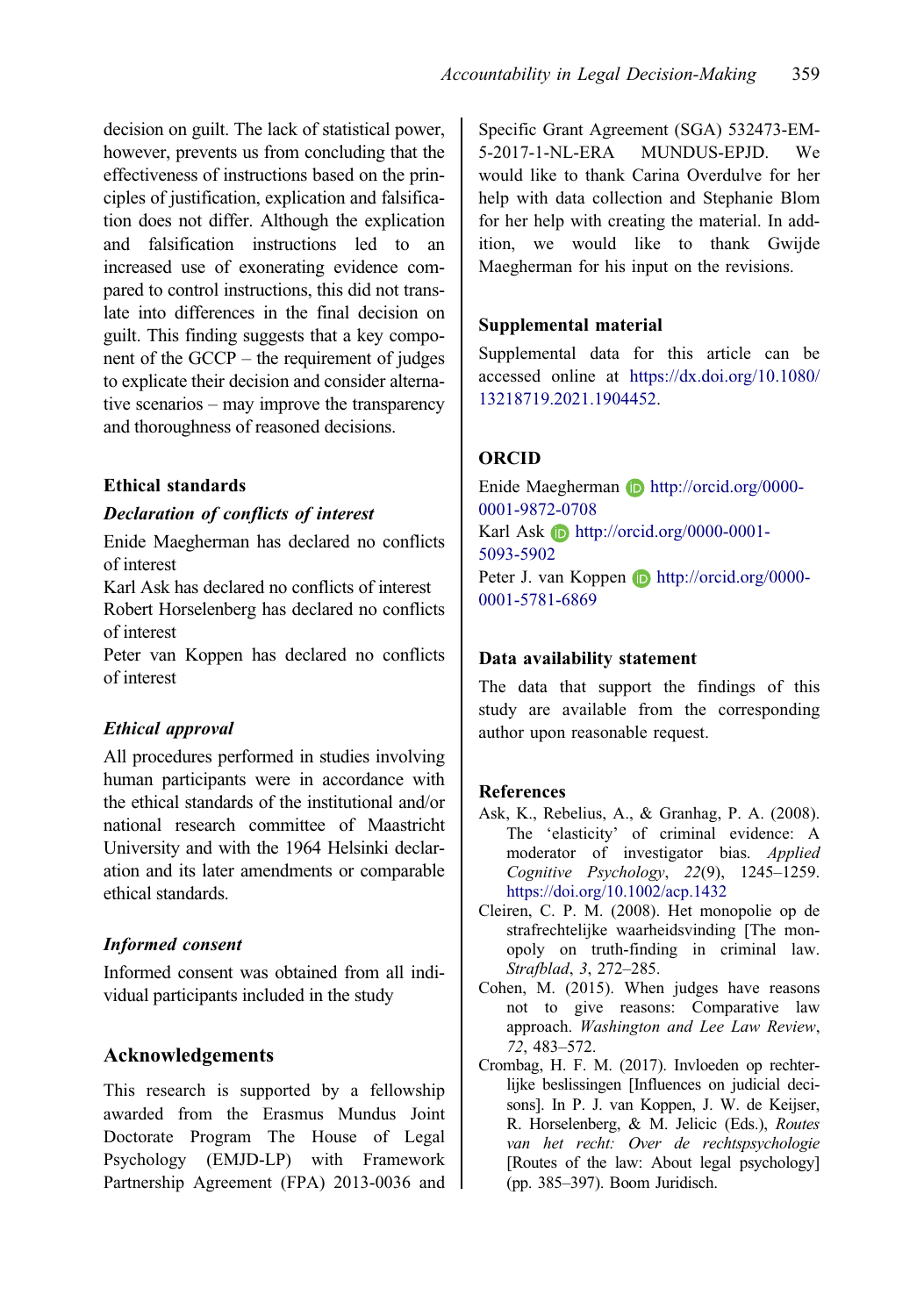- <span id="page-15-0"></span>Crombag, H. F. M., van Koppen, P. J., & Wagenaar, W. A. ([2006\)](#page-3-0). Dubieuze zaken: De psychologie van strafrechtelijk bewijs [Dubious cases: The psychology of evidence in criminal law]. Olympus.
- De Keijser, J. W. [\(2017\)](#page-3-0). Als de waarheid eraan moet geloven: Alledaagse bedreigingen voor waarheidsvinding in het strafprocess [When the truth is taken down: Everyday threats for truth-finding in criminal law procedure]. Boom Juridisch.
- Dreissen, W. H. B. [\(2007](#page-1-0)). Bewijsmotivering in strafzaken [Reasoned decisions in criminal law cases]. Boom Juridisch.
- Eerland, A., & Rassin, E. ([2012\)](#page-12-0). Biased evaluation of incriminating and exonerating (non) evidence. Psychology, Crime & Law, 18(4), 351–358. [https://doi.org/10.1080/1068316X.](https://doi.org/10.1080/1068316X.2010.493889) [2010.493889](https://doi.org/10.1080/1068316X.2010.493889)
- European Court of Human Rights. ([2019](#page-12-0)). Guide on article 6 of the European convention on human rights: Right to a fair trial (criminal limb). Retrieved from: [https://www.echr.coe.](https://www.echr.coe.int/documents/guide_art_6_criminal_eng.pdf) [int/documents/guide\\_art\\_6\\_criminal\\_eng.pdf](https://www.echr.coe.int/documents/guide_art_6_criminal_eng.pdf)
- Faul, F., Erdfelder, E., Lang, A.-G., & Buchner, A. ([2007\)](#page-4-0). G\*Power 3: A flexible statistical power analysis program for the social, behavioral, and biomedical sciences. Behavior Research Methods, 39(2), 175–191. <https://doi.org/10.3758/bf03193146>
- Findley, K. A., & Scott, M. S. ([2006\)](#page-3-0). Multiple dimensions of tunnel vision in criminal cases. Wisconsin Law Review, 2, 291–398.
- Gommer, H. [\(2007](#page-1-0)). Onbewuste denkprocessen maken motivering tot noodzaak [Subconcious thoughtprocesses necessitate reasoned decisions]. Trema, 4, 127–134.
- Hall, A. T., Frink, D. D., & Buckley, M. R. [\(2015](#page-2-0)). An accountability account: A review and synthesis of the theoretical and empirical research on felt accountability. Journal of Organizational Behavior, 38(2), 204–224. <https://doi.org/10.1002/job.2052>
- Kahnemann, D. [\(2011](#page-3-0)). Thinking, fast and slow. Straus and Giroux.
- Kassin, S. M., Dror, I. E., & Kukucka, J. [\(2013](#page-12-0)). The forensic confirmation bias: Problems, perspectives, and proposed solutions. Journal of Applied Research in Memory and Cognition,  $2(1)$ ,  $42-52$ . [https://doi.org/10.](https://doi.org/10.1016/j.jarmac.2013.01.001) [1016/j.jarmac.2013.01.001](https://doi.org/10.1016/j.jarmac.2013.01.001)
- Koo, T. K., & Li, M. Y. [\(2016](#page-8-0)). A guideline of selecting and reporting intraclass correlation coefficients for reliability research. Journal of Chiropractic Medicine, 15(2), 155–163. <https://doi.org/10.1016/j.jcm.2016.02.012>
- Lerner, J. S., & Tetlock, P. E. ([1999\)](#page-2-0). Accounting for the effects of accountability. Psychological Bulletin, 125(2), 255–275. <https://doi.org/10.1037/0033-2909.125.2.255>
- Lerner, J. S., Tetlock, P. E. [\(2003](#page-0-0)). Bridging individual, interpersonal, and institutional approaches to judgment and decision making: The impact of accountability on cognitive bias. In S. Schneider & J. Shanteau (Eds.), Emerging perspectives on judgment and decision research (Cambridge Series on Judgment and Decision Making, pp. 431–457). Cambridge University Press. <https://doi:10.1017/CBO9780511609978.015>
- Leys, C., Ley, C., Klein, O., Bernard, P., & Licata, L. [\(2013](#page-5-0)). Detecting outliers: Do not use standard deviation around the mean, use absolute deviation around the median. Journal of Experimental Social Psychology, 49(4), 764–766. [https://doi.org/10.1016/j.](https://doi.org/10.1016/j.jesp.2013.03.013) [jesp.2013.03.013](https://doi.org/10.1016/j.jesp.2013.03.013)
- Mevis, P. A. M. ([2019\)](#page-0-0). Modernisering van het strafprocesrecht op z'n Duits [Modernisation of criminal procedural law in the German way]. Delikt & Delinkwent, 7, 40–47.
- Nickerson, R. S. [\(1998](#page-3-0)). Confirmation bias: A ubiquitous phenomenon in many guises. Review of General Psychology, 2(2), 175–220. [https://doi.org/10.1037/1089-2680.](https://doi.org/10.1037/1089-2680.2.2.175) [2.2.175](https://doi.org/10.1037/1089-2680.2.2.175)
- O'Brien, B. ([2009\)](#page-3-0). Prime suspect: An examination of factors that aggravate and counteract confirmation bias in criminal investigations. Psychology, Public Policy, and Law, 15(4), 315–334. <https://doi.org/10.1037/a0017881>
- Pennington, J., & Schlenker, B. R. ([1999\)](#page-2-0). Accountability for consequential decisions: Justifying ethical judgments to audiences. Personality and Social Psychology Bulletin, 25(9), 1067–1081. [https://doi.org/10.1177/](https://doi.org/10.1177/01461672992512001) [01461672992512001](https://doi.org/10.1177/01461672992512001)
- Rassin, E. [\(2018](#page-3-0)). Reducing tunnel vision with a pen-and-paper tool for the weighting of criminal evidence. Journal of Investigative Psychology and Offender Profiling, 15(2), 227–233. <https://doi.org/10.1002/jip.1504>
- Rassin, E., Eerland, A., & Kuijpers, I. ([2010\)](#page-12-0). Let's find the evidence: An analogue study of confirmation bias in criminal investigations. Journal of Investigative Psychology and Offender Profiling, 7(3), 231–246. <https://doi.org/10.1002/jip.126>
- Reijntjes, J. M., & Reijnjes-Wendenburg, C. ([2018\)](#page-2-0). De Bewijsconstructie [The evidence construction]. In Handboek Strafzaken 34: Bewijs [EPUB version]. Wolters Kluwer. Retrieved from: <https://www.navigator.nl>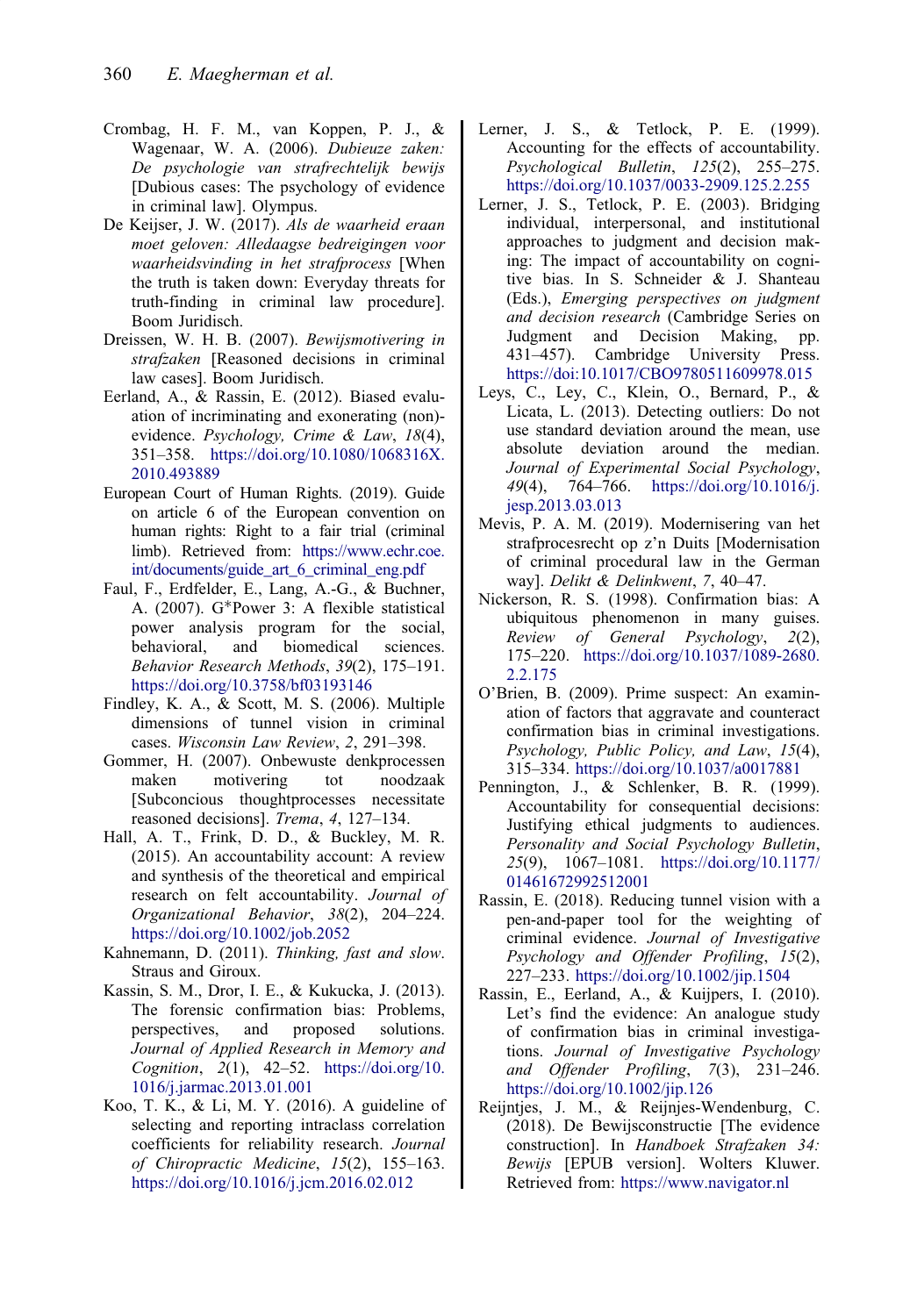- <span id="page-16-0"></span>Simmelink, J. B. H. M. [\(2001](#page-1-0)). Bewijsrecht en bewijsmotivering [Evidence law and reasoned decisions]. In M. S. Groenhuijsen & G. Knigge (Ed.), Het onderzoek ter zitting (pp. 397–453). Rijksuniversiteit Groningen.
- Simonson, I., & Nye, P. ([1992\)](#page-12-0). The effect of accountability on susceptibility to decision errors. Organizational Behavior and Human Decision Processes, 51(3), 416–446. [https://](https://doi.org/10.1016/0749-5978(92)90020-8) [doi.org/10.1016/0749-5978\(92\)90020-8](https://doi.org/10.1016/0749-5978(92)90020-8)
- Tay, S. W., Ryan, P., & Ryan, C. A. [\(2016\)](#page-3-0). Systems 1 and 2 thinking processes and cognitive reflection testing in medical students. Canadian Medical Education Journal, 7(2), e97–103. <https://doi.org/10.36834/cmej.36777>
- Tenney, E. R., Cleary, H. M., & Spellman, B. A. [\(2009](#page-4-0)). Unpacking the doubt in "beyond a reasonable doubt": Plausible alternative stories increase not guilty verdicts. Basic and Applied Social Psychology, 31(1), 1–8. <https://doi.org/10.1080/01973530802659687>
- Tetlock, P. E. [\(1983](#page-2-0)). Accountability and the perseverance of first impressions. Social Psychology Quarterly, 46(4), 285–292. <https://doi.org/10.2307/3033716>
- Tetlock, P. E. [\(1985](#page-2-0)). Accountability: A social check on the fundamental attribution error.<br>Social Psychology Quarterly, 48(3), Social Psychology Quarterly, 227–236. <https://doi.org/10.2307/3033683>
- Van Koppen, P. J., & Mackor, A. R. [\(2020\)](#page-3-0). A scenario-approach to the Simonshaven case. Topics in Cognitive Science, 12(4), 1132–1151. <https://doi.org/10.1111/tops.12429>
- Verbaan, J. H. J. [\(2016](#page-1-0)). Straf(proces)recht begrepen [Criminal (procedural) law understood]. Boom Juridisch.

### Appendix A: instructions

### Justification condition

Please explain your decision on the guilt of the defendant.

- The decision should rest on the evidence that you mention in your verdict.
- Your verdict should include facts and cir-<br>cumstances that give reasons for give reasons your decision.
- If your decision differs from explicitly substantiated points raised by either the prosecution or defence\*\*, give reasons for this.

--Points that the prosecution or defence provide evidence to support or prove the truth of.

### Explication condition

Please explain your decision on the guilt of the defendant.

- Your verdict should specify what relevant facts are deemed to be proven or not proven.
- Demonstrate that you considered and evaluated all relevant facts and circumstances both for and against your belief in judging the likelihood of the defendant's guilt.
- Explain any obvious alternative scenarios that are equally consistent with the facts as the scenario you decided on.
- Explain how you determined the weight of the individual pieces of evidence you considered.

### Falsification condition

Please explain your decision on the guilt of the defendant.

- Your verdict should describe the different possible versions of the events that you considered.
- Use the available evidence to explain how you excluded alternative scenarios.
- Explain how the evidence supports your decision to convict or acquit the defendant.

### Control condition

Please explain your decision on the guilt of the defendant.

- Describe how you came to your decision.
- Your verdict should refer to the available evidence.

## Appendix B: case vignette

On Monday the 23rd of January 2017, Emma Miller, James Miller's wife, found her deceased husband lying on his back on the bed in the bedroom of their suburban home.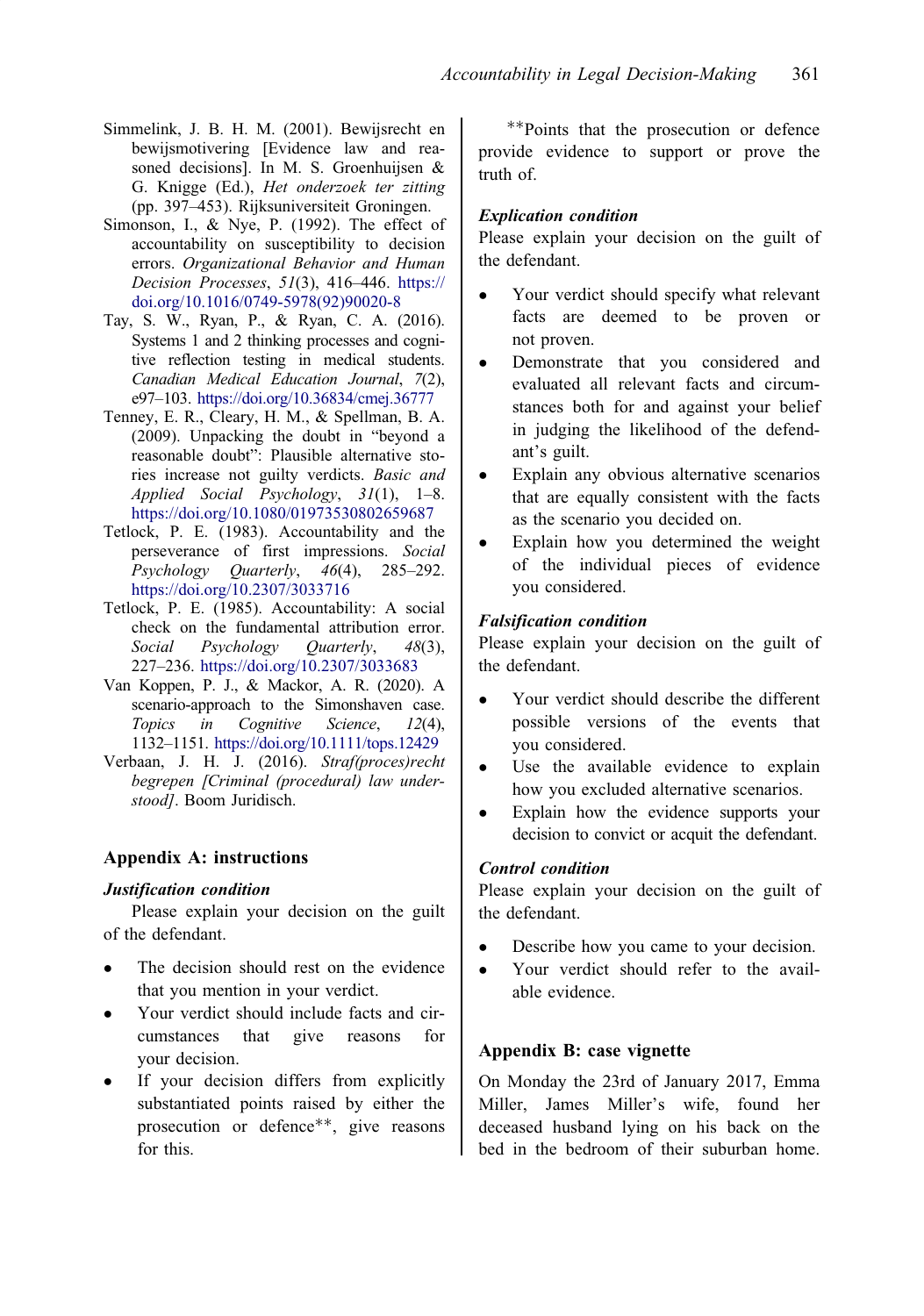Upon her discovery, Emma called the emergency services and told the operator about what had just happened. After being informed by the operator, the police immediately rushed to the scene of the crime. When they arrived at the Miller home they found Emma covered in blood sitting next to her dead husband's body. It immediately became clear that James had multiple stab wounds in his chest.

Emma Miller was interviewed by the police. She claims to have left the house around 19:30 to visit her friend Catherine Hughes. Since James was visiting his parents and therefore not at home when she left, Emma claims she locked the front door to the house. Emma arrived at her friend's house around 20:30 but the police consider it suspicious that it took Emma an hour to get to her friend's house while this trip should normally only take her 30 min. According to Emma, she stopped by her office on the way, but this could not be confirmed. Emma claims to have left Catherine's house around 21:50 and arrived back home around 22:15. When she arrived home, she noticed the front door was unlocked. When she called James' name but did not get a response, she decided to go look for him. This is when she found James dead on the bed they shared.

The police immediately start a large-scale investigation to clarify what happened to James Miller. Various pieces of forensic evidence were found during the investigation of the crime scene. The Technical Criminal Investigation Department found the victim lying in a pool of blood. Furthermore, they found bloody fingerprints on the edge of the bed that turned out to belong to Emma. They also found traces of blood on the wall behind the bed. On the pillows, they found both long brown and long blonde hairs. Emma's DNA was found at the crime scene and on James' body. DNA from an unidentified woman was found on the door handle of the bedroom door. In the bathroom sink, it was clear that Emma had washed her hands. The sink contained traces of James' blood and there was a

bloody fingerprint on the tap. The fingerprint was Emma's. The police believe she was trying to wash away traces of evidence.

An autopsy of the victim's body confirmed that the stab wounds in the chest had been the cause of death. The stab wounds seemed to have been caused by a right-handed person, but the medical examiner was not certain about this. Time of death was between 19.30 and 20.30. It seems as if James had had sexual contact with a woman shortly before he died.

In order to find out who might have had a motive to kill James, the police start interviewing friends and family. Amongst the interviewees were two of James' friends: John Taylor and Paul Baker. John stated that James told him a few months ago that he was having an affair. Paul confirmed John's story and stated that James also told him about the affair, but about a week before James told John. Neither of the witnesses could confirm who the mysterious mistress is, but both testify that they had seen him talking to a brunette on Thursday January 19th in the bar where they always play darts. Judging from how James was communicating with her and gently touching her, they were under the impression that their friend and the unknown woman were intimate with each other. The only thing John and Paul can confirm is that the woman was not Emma, as she has blonde hair, not brown. Eventually, police were unable to track James' presumed mistress down. According to John Taylor, James had been planning on ending the affair as soon as possible, because he could tell Emma was very suspicious. John thought James might have planned to meet his mistress on Monday night, as James had said he could not meet at the bar that night.

After finding out about James' mistress, the police now suspect Emma has killed her husband out of anger over the affair. Friends of Emma told the police that she had previously threatened to hurt James if he cheated on her. A few days ago, she had told one of her friends that she thought James was